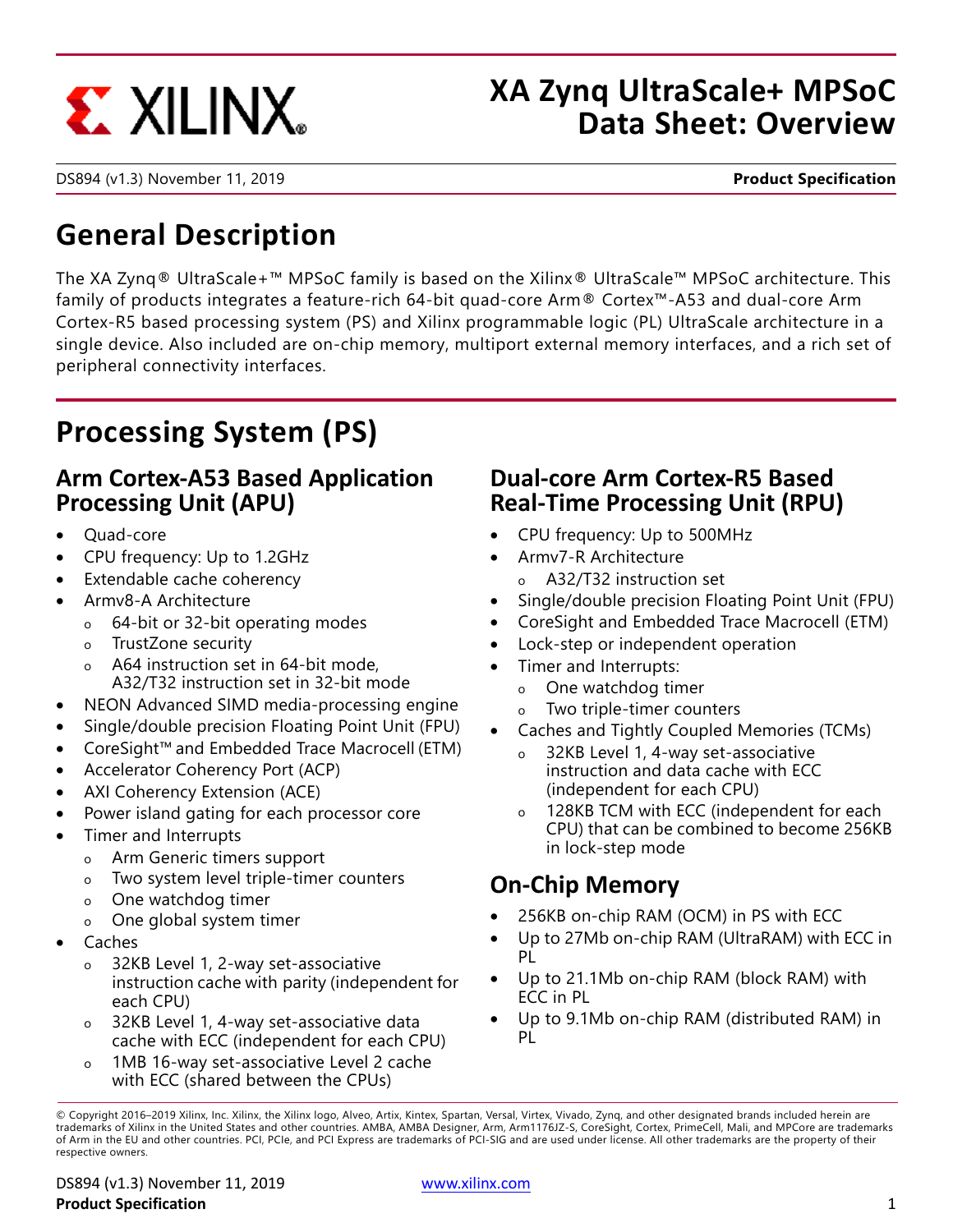# **Arm Mali-400 Based GPU**

- Supports OpenGL ES 1.1 and 2.0
- Supports OpenVG 1.1
- GPU frequency: Up to 600MHz
- Single Geometry Processor, Two Pixel Processors
- Vertex processing: 66 M Triangles/s
- Pixel processing: 1.2 G Pixels/s
- 64KB L2 Cache
- Power island gating

# **External Memory Interfaces**

- Multi-protocol dynamic memory controller
- 32-bit or 64-bit interfaces to DDR4, DDR3, DDR3L, or LPDDR3 memories, and 32-bit interface to LPDDR4 memory
- ECC support in 64-bit and 32-bit modes
- Up to 32GB of address space using single or dual rank of 8-, 16-, or 32-bit-wide memories
- Static memory interfaces
	- o eMMC4.51 Managed NAND flash support
	- o ONFI3.1 NAND flash with 24-bit ECC
	- 1-bit SPI, 2-bit SPI, 4-bit SPI (Quad-SPI), or two Quad-SPI (8-bit) serial NOR flash

# **8-Channel DMA Controller**

- Two DMA controllers of 8-channels each
- Memory-to-memory, memory-to-peripheral, peripheral-to-memory, and scatter-gather transaction support

# **Serial Transceivers**

- Four dedicated PS-GTR receivers and transmitters supports up to 6.0Gb/s data rates
	- o Supports SGMII tri-speed Ethernet, PCI Express® Gen2, Serial-ATA (SATA), USB3.0, and DisplayPort

### **Dedicated I/O Peripherals and Interfaces**

- PCI Express Compliant with PCIe® 2.1 base specification
	- o Root complex and End Point configurations
	- o x1, x2, and x4 at Gen1 or Gen2 rates
- SATA Host
	- o 1.5, 3.0, and 6.0Gb/s data rates as defined by SATA Specification, revision 3.1
	- o Supports up to two channels
- DisplayPort Controller
	- o Up to 5.4Gb/s rate
	- o Up to two TX lanes (no RX support)

#### **XA Zynq UltraScale+ MPSoC Data Sheet: Overview**

- Four 10/100/1000 tri-speed Ethernet MAC peripherals with IEEE Std 802.3 and IEEE Std 1588 revision 2.0 support
	- o Scatter-gather DMA capability
	- o Recognition of IEEE Std 1588 rev.2 PTP frames
	- o GMII, RGMII, and SGMII interfaces
	- o Jumbo frames
- Two USB 3.0/2.0 Device, Host, or OTG peripherals, each supporting up to 12 endpoints
	- o USB 3.0/2.0 compliant device IP core
	- o Super-speed, high- speed, full-speed, and low-speed modes
	- o Intel XHCI- compliant USB host
- Two full CAN 2.0B-compliant CAN bus interfaces
	- o CAN 2.0-A and CAN 2.0-B and ISO 118981-1 standard compliant
- Two SD/SDIO 2.0/eMMC4.51 compliant controllers
- Two full-duplex SPI ports with three peripheral chip selects
- Two high-speed UARTs (up to 1Mb/s)
- Two master and slave I2C interfaces
- Up to 78 flexible multiplexed I/O (MIO) (up to three banks of 26 I/Os) for peripheral pin assignment
- Up to 96 EMIOs (up to three banks of 32 I/Os) connected to the PL

### **Interconnect**

- High-bandwidth connectivity within PS and between PS and PL
- Arm AMBA® AXI4-based
- QoS support for latency and bandwidth control
- Cache Coherent Interconnect (CCI)

### **System Memory Management**

- System Memory Management Unit (SMMU)
- Xilinx Memory Protection Unit (XMPU)

# **Platform Management Unit**

- Power gates PS peripherals, power islands, and power domains
- Clock gates PS peripheral user firmware option

# **Configuration and Security Unit**

- Boots PS and configures PL
- Supports secure and non-secure boot modes

# **System Monitor in PS**

• On-chip voltage and temperature sensing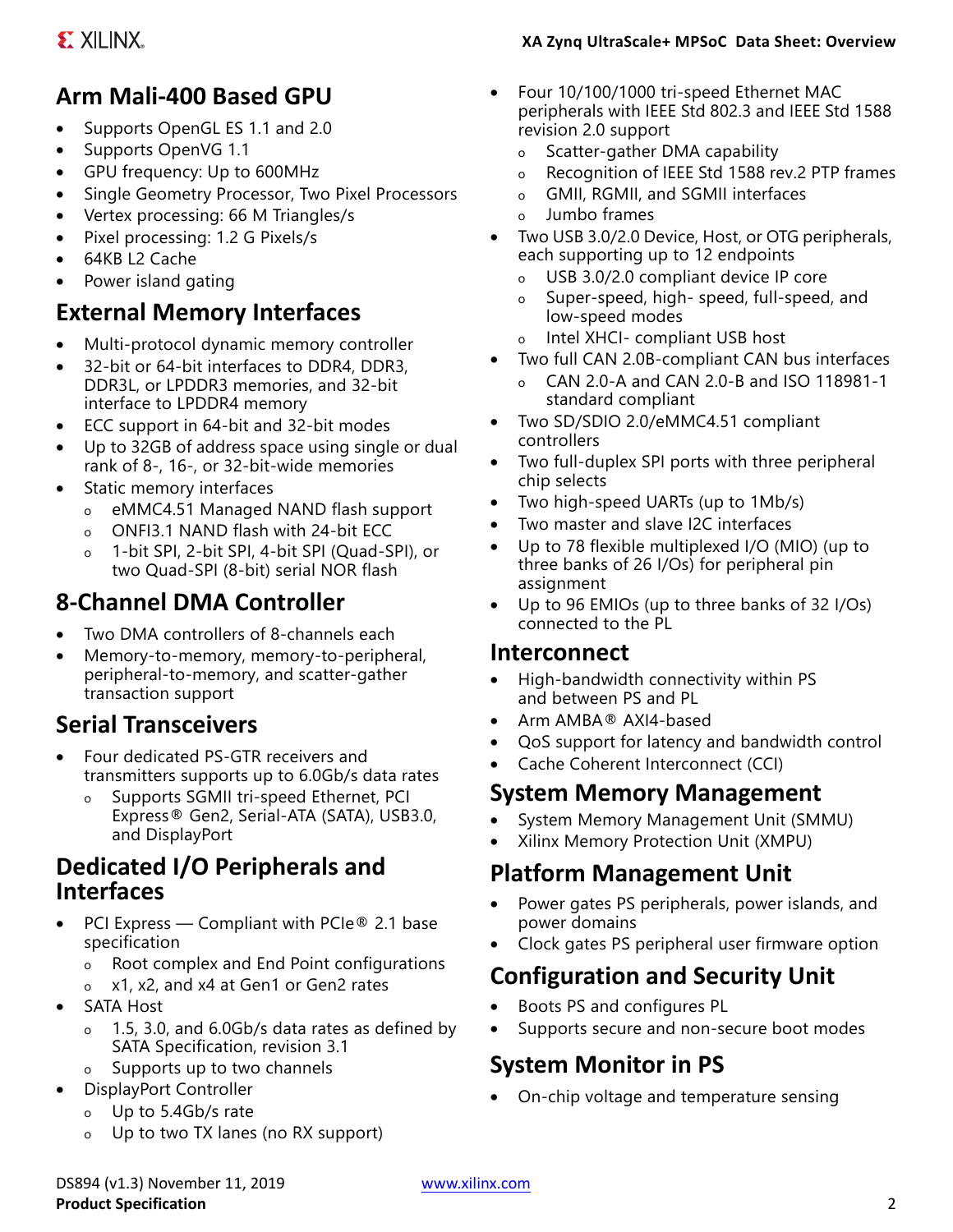# **Programmable Logic (PL)**

# **Configurable Logic Blocks (CLB)**

- Look-up tables (LUT)
- Flip-flops
- Cascadable adders

## **36Kb Block RAM**

- True dual-port
- Up to 72 bits wide
- Configurable as dual 18Kb

## **UltraRAM**

- 288Kb dual-port
- 72 bits wide
- Error checking and correction

# **DSP Blocks**

- 27 x 18 signed multiply
- 48-bit adder/accumulator
- 27-bit pre-adder

### **Programmable I/O Blocks**

- Supports LVCMOS, LVDS, and SSTL
- 1.0V to 3.3V I/O
- Programmable I/O delay and SerDes

# **JTAG Boundary-Scan**

IEEE Std 1149.1 Compatible Test Interface

### **PCI Express**

- Supports Root complex and End Point configurations
- Supports up to Gen3 speeds
- Up to two integrated blocks in select devices

# **Video Encoder/Decoder (VCU)**

- Available in EV devices
- Accessible from either PS or PL
- Simultaneous encode and decode
- H.264 and H.265 support

### **System Monitor in PL**

- On-chip voltage and temperature sensing
- 10-bit 200KSPS ADC with up to 17 external inputs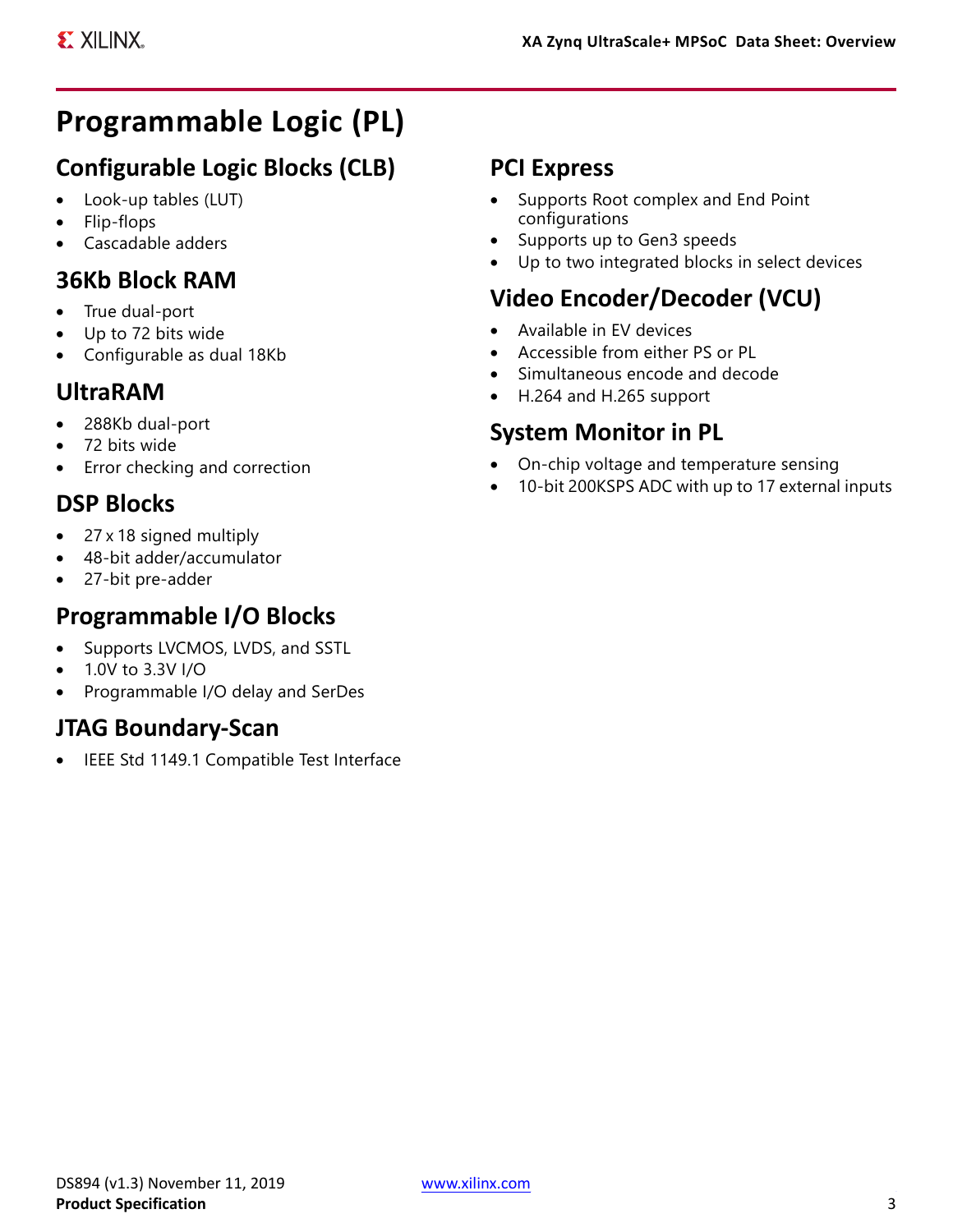# **Feature Summary**

#### <span id="page-3-6"></span>*Table 1:* **XA Zynq UltraScale+ MPSoC: EG Device Feature Summary**

|                                        | XAZU2EG                       | XAZU3EG                                                                                                                            | XAZU11EG       |  |  |  |  |
|----------------------------------------|-------------------------------|------------------------------------------------------------------------------------------------------------------------------------|----------------|--|--|--|--|
| Application Processing Unit            |                               | Quad-core Arm Cortex-A53 MPCore with CoreSight; NEON & Single/Double Precision Floating Point;<br>32KB/32KB L1 Cache, 1MB L2 Cache |                |  |  |  |  |
| Real-Time Processing Unit              |                               | Dual-core Arm Cortex-R5 with CoreSight; Single/Double Precision Floating Point; 32KB/32KB L1<br>Cache, and TCM                     |                |  |  |  |  |
| <b>Embedded and External</b><br>Memory |                               | 256KB On-Chip Memory w/ECC; External DDR4; DDR3; DDR3L; LPDDR4; LPDDR3;<br>External Quad-SPI; NAND; eMMC                           |                |  |  |  |  |
| General Connectivity                   |                               | 214 PS I/O; UART; CAN; USB 2.0; I2C; SPI; 32b GPIO; Real Time Clock; WatchDog Timers; Triple<br><b>Timer Counters</b>              |                |  |  |  |  |
| <b>High-Speed Connectivity</b>         |                               | 4 PS-GTR; PCIe Gen1/2; Serial ATA 3.1; DisplayPort 1.2a; USB 3.0; SGMII                                                            |                |  |  |  |  |
| Graphic Processing Unit                |                               | Arm Mali™-400 MP2; 64KB L2 Cache                                                                                                   |                |  |  |  |  |
| System Logic Cells                     | 103,320<br>154,350<br>653,100 |                                                                                                                                    |                |  |  |  |  |
| CLB Flip-Flops                         | 94,464                        | 141,120                                                                                                                            | 597,120        |  |  |  |  |
| <b>CLB LUTs</b>                        | 47,232                        | 70,560                                                                                                                             | 298,560        |  |  |  |  |
| Distributed RAM (Mb)                   | 1.2                           | 1.8                                                                                                                                | 9.1            |  |  |  |  |
| <b>Block RAM Blocks</b>                | 150                           | 216                                                                                                                                | 600            |  |  |  |  |
| Block RAM (Mb)                         | 5.3                           | 7.6                                                                                                                                | 21.1           |  |  |  |  |
| <b>UltraRAM Blocks</b>                 | $\overline{O}$                | $\mathbf{O}$                                                                                                                       | 80             |  |  |  |  |
| UltraRAM (Mb)                          | $\Omega$                      | $\Omega$                                                                                                                           | 22.5           |  |  |  |  |
| <b>DSP Slices</b>                      | 240                           | 360                                                                                                                                | 2,928          |  |  |  |  |
| <b>CMTs</b>                            | 3                             | 3                                                                                                                                  | 8              |  |  |  |  |
| Max. HP $1/O(1)$                       | 156                           | 156                                                                                                                                | 416            |  |  |  |  |
| Max. HD $1/O(2)$                       | 96                            | 96                                                                                                                                 | 48             |  |  |  |  |
| System Monitor                         | $\overline{2}$                | $\overline{2}$                                                                                                                     | $\overline{2}$ |  |  |  |  |
| GTH Transceiver 12.5Gb/s               | $\Omega$                      | $\mathbf{O}$                                                                                                                       | 32             |  |  |  |  |
| <b>Transceiver Fractional PLLs</b>     | $\mathbf 0$                   | 0                                                                                                                                  | 16             |  |  |  |  |
| PCIe Gen3 x16                          | $\mathbf 0$                   | 0                                                                                                                                  | $\overline{4}$ |  |  |  |  |

#### **Notes:**

<span id="page-3-2"></span>1. HP = High-performance I/O with support for I/O voltage from 1.0V to 1.8V.

<span id="page-3-3"></span>2. HD = High-density I/O with support for I/O voltage from 1.2V to 3.3V.

#### <span id="page-3-7"></span>*Table 2:* **XA Zynq UltraScale+ MPSoC: EG Device-Package Combinations and Maximum I/Os**

| Package<br>(1)(3)(4)   | Package Dimensions | XAZU2EG     | XAZU3EG     | XAZU11EG    |
|------------------------|--------------------|-------------|-------------|-------------|
|                        | (mm)               | HD, HP, GTH | HD, HP, GTH | HD, HP, GTH |
| SBVA484 <sup>(5)</sup> | 19x19              | 24, 58, 0   | 24, 58, 0   |             |
| SFVA625                | 21x21              | 24, 156, 0  | 24, 156, 0  |             |
| SFVC784                | 23x23              | 96, 156, 0  | 96, 156, 0  |             |
| <b>FFVF1517</b>        | 40x40              |             |             | 48, 416, 32 |

#### **Notes:**

<span id="page-3-0"></span>1. Go to [Ordering Information](#page-34-0) for package designation details.

2. FF packages have 1.0mm ball pitch. SB and SF packages have 0.8mm ball pitch.

<span id="page-3-4"></span>3. All device package combinations bond out 4 PS-GTR transceivers.

- <span id="page-3-5"></span>4. All device package combinations bond out 214 PS I/O except ZU2EG and ZU3EG in the SBVA484 and SFVA625 packages, which bond out 170 PS I/Os.
- <span id="page-3-1"></span>5. All 58 HP I/O pins are powered by the same  $V_{CCO}$  supply.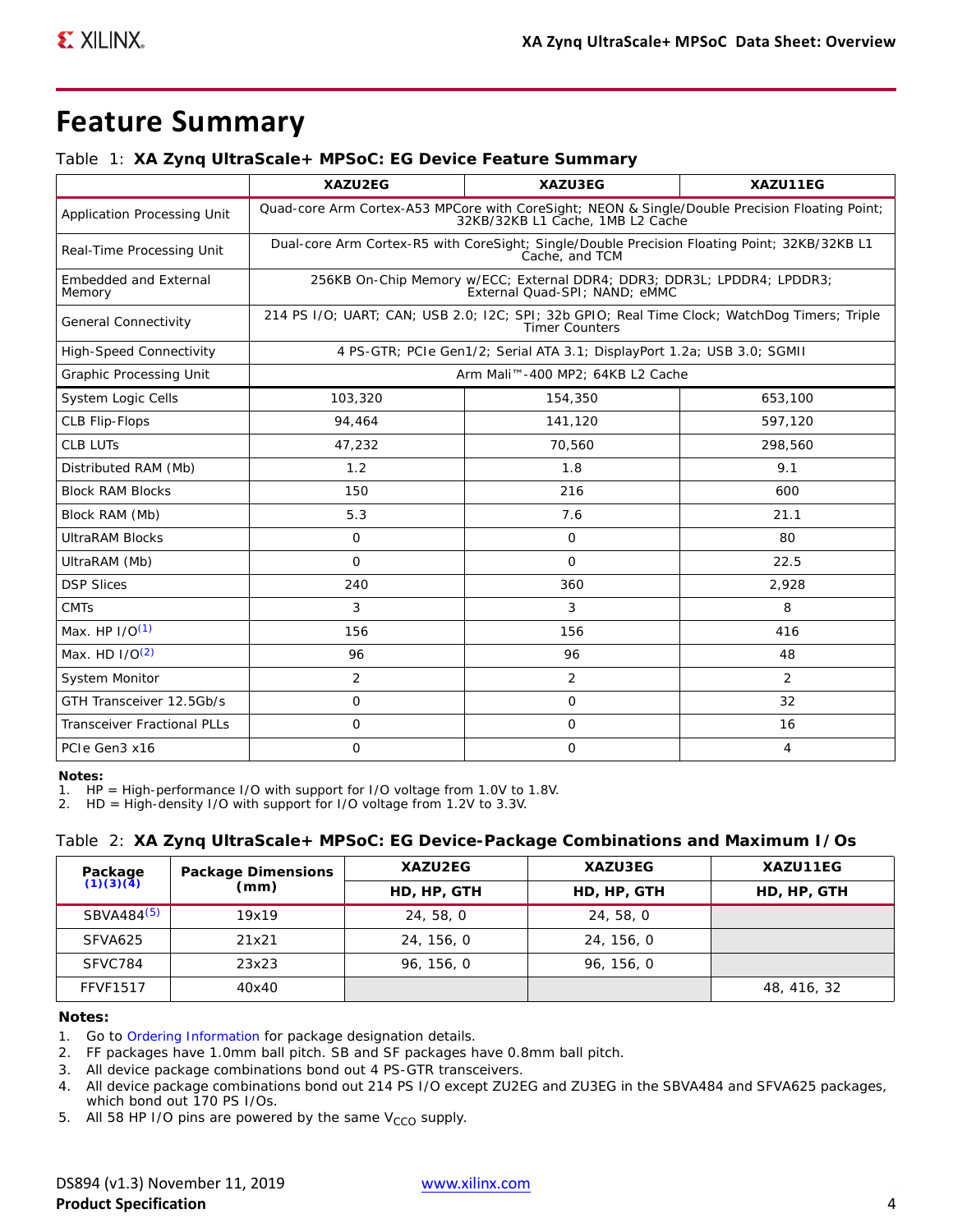<span id="page-4-4"></span>*Table 3:* **XA Zynq UltraScale+ MPSoC: EV Device Feature Summary**

|                                    | XAZU4EV                                                                                                        | XAZU5EV                                                                                                                            | XAZU7EV        |  |  |
|------------------------------------|----------------------------------------------------------------------------------------------------------------|------------------------------------------------------------------------------------------------------------------------------------|----------------|--|--|
| Application Processing Unit        |                                                                                                                | Quad-core Arm Cortex-A53 MPCore with CoreSight; NEON & Single/Double Precision Floating<br>Point; 32KB/32KB L1 Cache, 1MB L2 Cache |                |  |  |
| Real-Time Processing Unit          | Dual-core Arm Cortex-R5 with CoreSight; Single/Double Precision Floating Point; 32KB/32KB<br>L1 Cache, and TCM |                                                                                                                                    |                |  |  |
| Embedded and External Memory       |                                                                                                                | 256KB On-Chip Memory w/ECC; External DDR4; DDR3; DDR3L; LPDDR4; LPDDR3;<br>External Quad-SPI; NAND; eMMC                           |                |  |  |
| <b>General Connectivity</b>        |                                                                                                                | 214 PS I/O; UART; CAN; USB 2.0; I2C; SPI; 32b GPIO; Real Time Clock; WatchDog Timers;<br><b>Triple Timer Counters</b>              |                |  |  |
| <b>High-Speed Connectivity</b>     |                                                                                                                | 4 PS-GTR; PCIe Gen1/2; Serial ATA 3.1; DisplayPort 1.2a; USB 3.0; SGMII                                                            |                |  |  |
| <b>Graphic Processing Unit</b>     |                                                                                                                | Arm Mali™-400 MP2; 64KB L2 Cache                                                                                                   |                |  |  |
| Video Codec                        | $\mathbf{1}$                                                                                                   | $\mathbf{1}$                                                                                                                       | $\mathbf{1}$   |  |  |
| <b>System Logic Cells</b>          | 192.150                                                                                                        | 256,200                                                                                                                            | 504,000        |  |  |
| <b>CLB Flip-Flops</b>              | 175,680                                                                                                        | 234,240                                                                                                                            | 460,800        |  |  |
| <b>CLB LUTs</b>                    | 87,840                                                                                                         | 117,120                                                                                                                            | 230,400        |  |  |
| Distributed RAM (Mb)               | 2.6                                                                                                            | 3.5                                                                                                                                | 6.2            |  |  |
| <b>Block RAM Blocks</b>            | 128                                                                                                            | 144                                                                                                                                | 312            |  |  |
| Block RAM (Mb)                     | 4.5                                                                                                            | 5.1                                                                                                                                | 11.0           |  |  |
| <b>UltraRAM Blocks</b>             | 48                                                                                                             | 64                                                                                                                                 | 96             |  |  |
| UltraRAM (Mb)                      | 13.5                                                                                                           | 18.0                                                                                                                               | 27.0           |  |  |
| <b>DSP Slices</b>                  | 728                                                                                                            | 1,248                                                                                                                              | 1,728          |  |  |
| <b>CMTs</b>                        | $\overline{4}$                                                                                                 | $\overline{4}$                                                                                                                     | 8              |  |  |
| Max. HP $I/O(1)$                   | 156                                                                                                            | 156                                                                                                                                | 156            |  |  |
| Max. HD I/O(2)                     | 96                                                                                                             | 96                                                                                                                                 | 48             |  |  |
| System Monitor                     | $\overline{2}$                                                                                                 | 2                                                                                                                                  | $\overline{2}$ |  |  |
| GTH Transceiver 12.5Gb/s           | $\overline{4}$                                                                                                 | $\overline{4}$                                                                                                                     | 16             |  |  |
| <b>Transceiver Fractional PLLs</b> | $\overline{2}$                                                                                                 | 2                                                                                                                                  | 8              |  |  |
| PCIe Gen3 x16                      | $\overline{2}$                                                                                                 | 2                                                                                                                                  | $\overline{2}$ |  |  |

#### **Notes:**

<span id="page-4-0"></span>1. HP = High-performance I/O with support for I/O voltage from 1.0V to 1.8V.

<span id="page-4-1"></span>2. HD = High-density I/O with support for I/O voltage from 1.2V to 3.3V.

#### <span id="page-4-5"></span>*Table 4:* **XA Zynq UltraScale+ MPSoC: EV Device-Package Combinations and Maximum I/Os**

|                   | Package                   | <b>XAZU4EV</b> | XAZU5EV     | XAZU7EV     |
|-------------------|---------------------------|----------------|-------------|-------------|
| Package<br>(1)(2) | <b>Dimensions</b><br>(mm) | HD, HP, GTH    | HD, HP, GTH | HD, HP, GTH |
| SFVC784           | 23x23                     | 96, 156, 4     | 96, 156, 4  |             |
| FBVB900           | 31x31                     |                |             | 48, 156, 16 |

#### **Notes:**

<span id="page-4-2"></span>1. Go to [Ordering Information](#page-34-0) for package designation details.

<span id="page-4-3"></span>2. All device package combinations bond out 4 PS-GTR transceivers.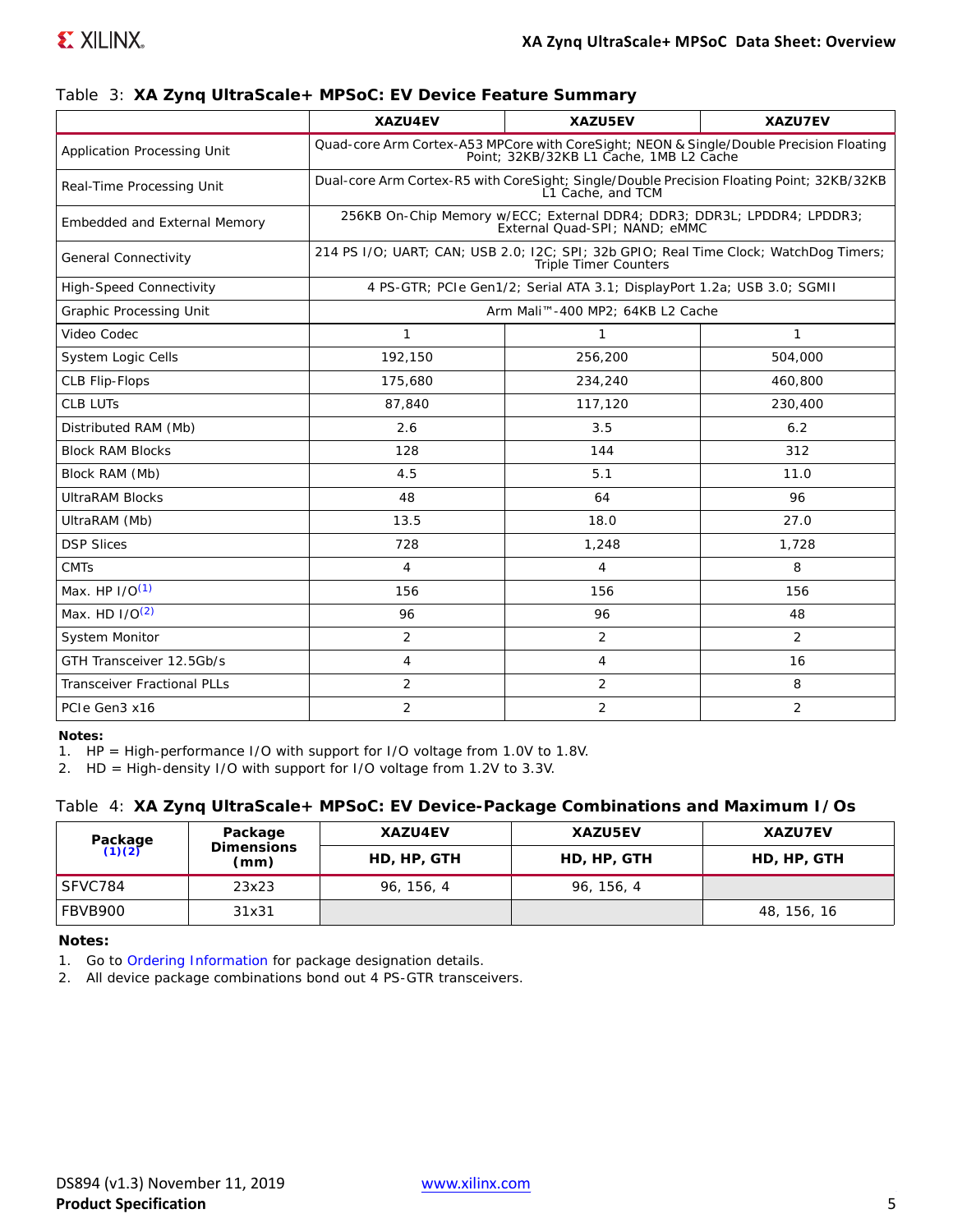# **Zynq UltraScale+ MPSoCs**

A comprehensive device family, Zynq UltraScale+ MPSoCs offer single-chip, all programmable, heterogeneous multiprocessors that provide designers with software, hardware, interconnect, power, security, and I/O programmability. The range of devices in the Zynq UltraScale+ MPSoC family allows designers to target cost-sensitive as well as high-performance applications from a single platform using industry-standard tools. While each Zynq UltraScale+ MPSoC contains the same PS, the PL, Video hard blocks, and I/O resources vary between the devices.

|            | <b>EG Devices</b>        | <b>EV Devices</b>        |
|------------|--------------------------|--------------------------|
| APU        | Ouad-core Arm Cortex-A53 | Quad-core Arm Cortex-A53 |
| <b>RPU</b> | Dual-core Arm Cortex-R5  | Dual-core Arm Cortex-R5  |
| GPU        | Mali-400MP2              | Mali-400MP2              |
| VCU        |                          | H.264/H.265              |

|  |  |  | Table 5: XA Zynq UltraScale+ MPSoC Device Features |  |  |  |
|--|--|--|----------------------------------------------------|--|--|--|
|--|--|--|----------------------------------------------------|--|--|--|

XA Zynq UltraScale+ MPSoCs are able to serve a wide range of Automotive applications including multi-camera multi-feature driver assistance systems, high resolution and video graphic infotainment systems, and driver information.

The UltraScale MPSoC architecture provides processor scalability from 32 to 64 bits with support for virtualization, the combination of soft and hard engines for real-time control, graphics/video processing, waveform and packet processing, next-generation interconnect and memory, advanced power management, and technology enhancements that deliver multi-level security, safety, and reliability. Xilinx offers a large number of soft IP for the XA Zynq UltraScale+ MPSoC family. Stand-alone and Linux device drivers are available for the peripherals in the PS and the PL. Xilinx's Vivado® Design Suite, SDK™, and PetaLinux development environments enable rapid product development for software, hardware, and systems engineers. The Arm-based PS also brings a broad range of third-party tools and IP providers in combination with Xilinx's existing PL ecosystem.

The XA Zynq UltraScale+ MPSoC family delivers unprecedented processing, I/O, and memory bandwidth in the form of an optimized mix of heterogeneous processing engines embedded in a next-generation, high-performance, on-chip interconnect with appropriate on-chip memory subsystems. The heterogeneous processing and programmable engines, which are optimized for different application tasks, enable the XA Zynq UltraScale+ MPSoC to deliver the extensive performance and efficiency required to address next-generation smarter systems while retaining backwards compatibility with the original XA Zynq-7000 All Programmable SoC family. The UltraScale MPSoC architecture also incorporates multiple levels of security, increased safety, and advanced power management, which are critical requirements of next-generation smarter systems. Xilinx's embedded UltraFast™ design methodology fully exploits the ASIC-class capabilities afforded by the UltraScale MPSoC architecture while supporting rapid system development.

The inclusion of an application processor enables high-level operating system support (e.g., AutoSAR and Linux). Other standard operating systems used with the Cortex-A53 processor are also available for the XA Zynq UltraScale+ MPSoC family. The PS and the PL are on separate power domains, enabling users to power down the PL for power management if required. The processors in the PS always boot first, allowing a software centric approach for PL configuration. PL configuration is managed by software running on the CPU, so it boots similar to an ASSP.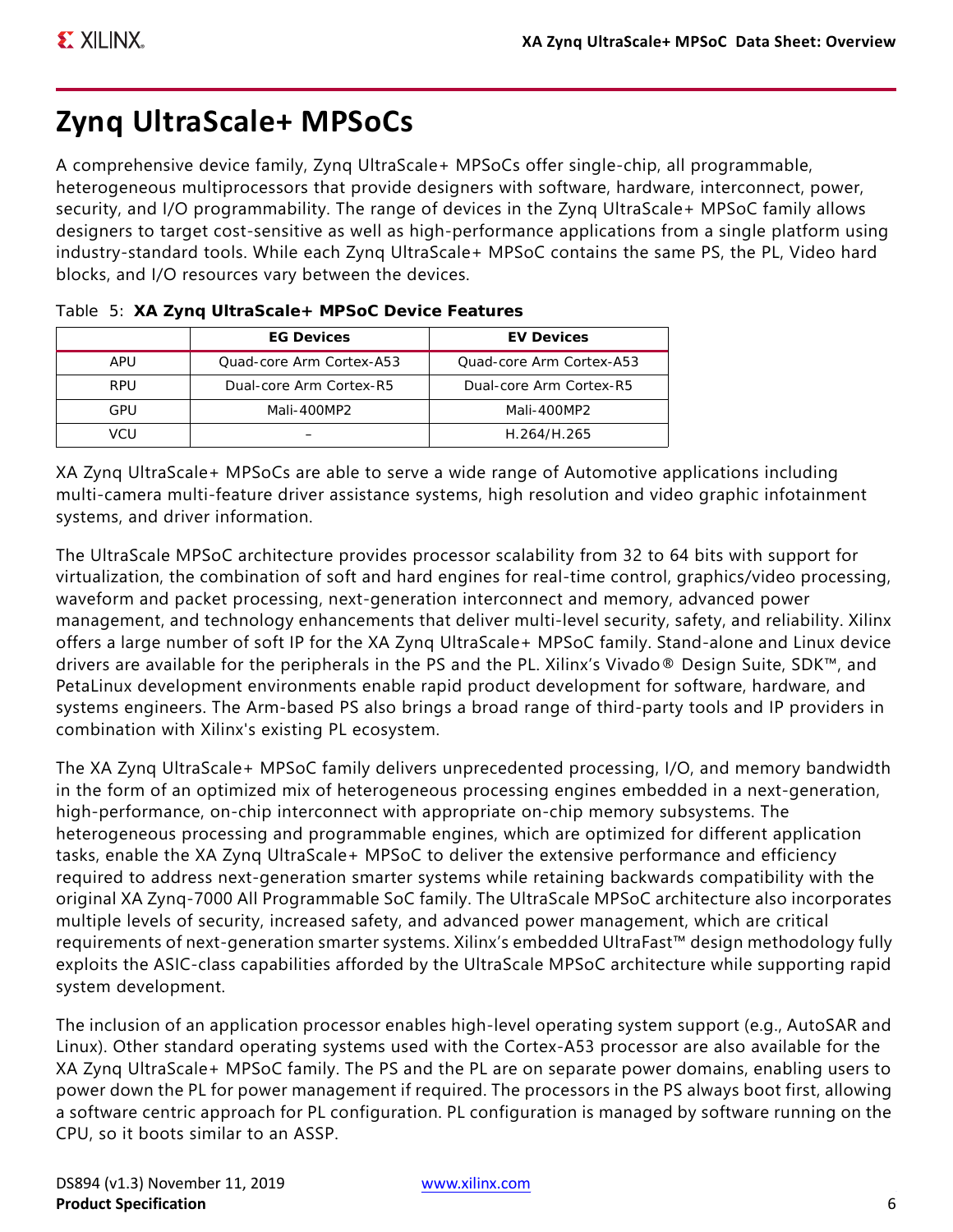# **Processing System**

# <span id="page-6-0"></span>**Application Processing Unit (APU)**

The key features of the APU include:

- 64-bit quad-core Arm Cortex-A53 MPCores. Features associated with each core include:
	- o Arm v8-A Architecture
	- o Operating target frequency: up to 1.2GHz
	- o Single and double precision floating point: 4 SP/2 DP FLOPS/MHz
	- NEON Advanced SIMD support with single and double precision floating point instructions
	- o A64 instruction set in 64-bit operating mode, A32/T32 instruction set in 32-bit operating mode
	- o Level 1 cache (separate instruction and data, 32KB each for each Cortex-A53 CPU)
		- 2-way set-associative Instruction Cache with parity support
		- 4-way set-associative Data Cache with ECC support
	- o Integrated memory management unit (MMU) per processor core
	- o TrustZone for secure mode operation
	- o Virtualization support
- Ability to operate in single processor, symmetric quad processor, and asymmetric quad-processor modes
- Integrated 16-way set-associative 1MB Unified Level 2 cache with ECC support
- Interrupts and Timers
	- o Generic interrupt controller (GIC-400)
	- o Arm generic timers (4 timers per CPU)
	- o One watchdog timer (WDT)
	- o One global timer
	- o Two triple timers/counters (TTC)
- CoreSight debug and trace support
	- o Embedded Trace Macrocell (ETM) for instruction trace
	- o Cross trigger interface (CTI) enabling hardware breakpoints and triggers
- ACP interface to PL for I/O coherency and Level 2 cache allocation
- ACE interface to PL for full coherency
- Power island gating on each processor core
- Optional eFUSE disable per core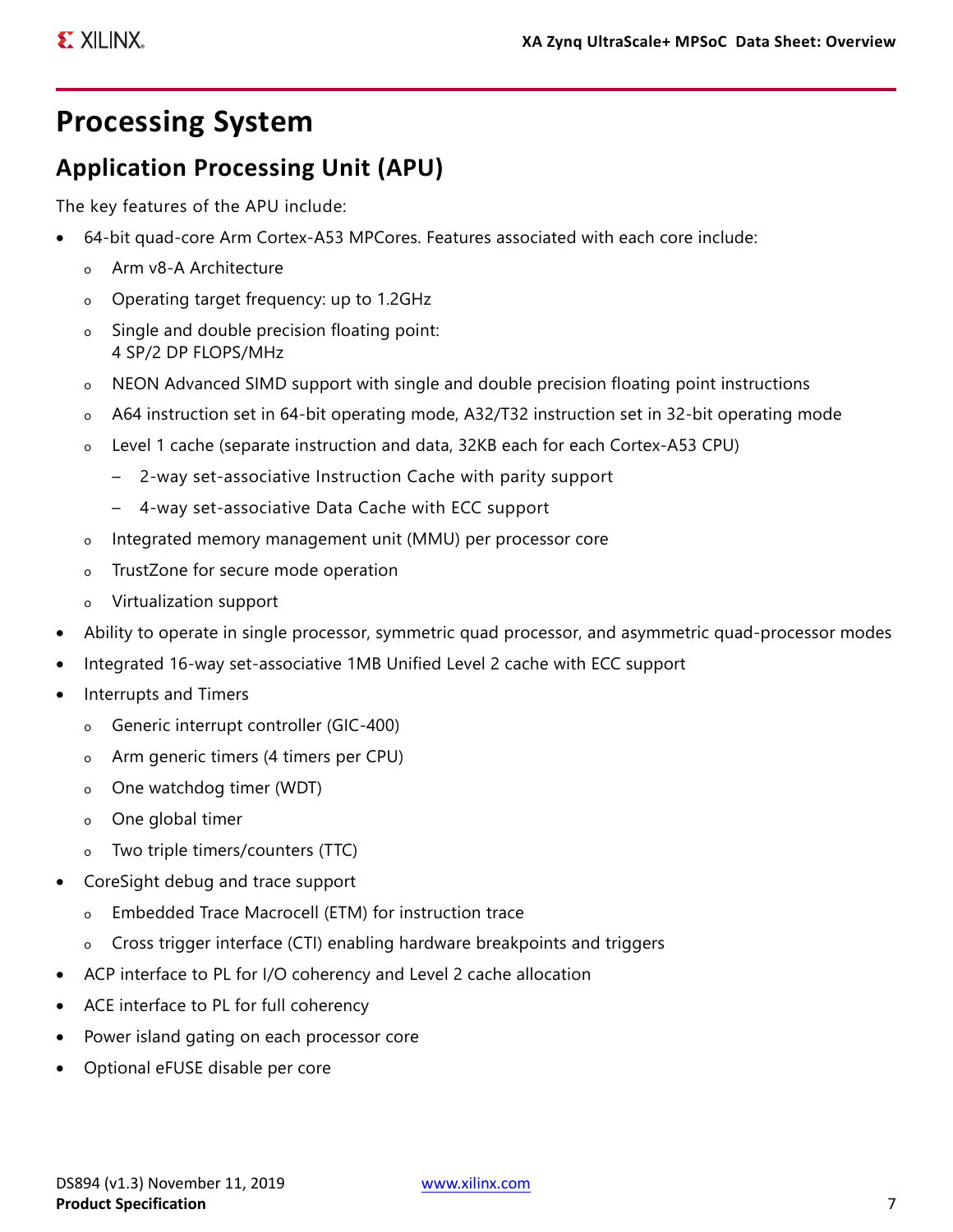# <span id="page-7-0"></span>**Real-Time Processing Unit (RPU)**

- Dual-core Arm Cortex-R5 MPCores. Features associated with each core include:
	- o Arm v7-R Architecture (32-bit)
	- o Operating target frequency: Up to 500MHz
	- o A32/T32 instruction set support
	- o 4-way set-associative Level 1 caches (separate instruction and data, 32KB each) with ECC support
	- o Integrated Memory Protection Unit (MPU) per processor
	- o 128KB Tightly Coupled Memory (TCM) with ECC support
	- o TCMs can be combined to become 256KB in lockstep mode
- Ability to operate in single-processor or dual-processor modes (split and lock-step)
- Dedicated SWDT and two Triple Timer Counters (TTC)
- CoreSight debug and trace support
	- o Embedded Trace Macrocell (ETM) for instruction and trace
	- o Cross trigger interface (CTI) enabling hardware breakpoints and triggers
- Optional eFUSE disable

## **Full-Power Domain DMA (FPD-DMA) and Low-Power Domain DMA (LPD-DMA)**

- Two general-purpose DMA controllers one in the full-power domain (FPD-DMA) and one in the low-power domain (LPD-DMA)
- Eight independent channels per DMA
- Multiple transfer types:
	- o Memory-to-memory
	- o Memory-to-peripheral
	- o Peripheral-to-memory and
	- o Scatter-gather
- 8 peripheral interfaces per DMA
- TrustZone per DMA for optional secure operation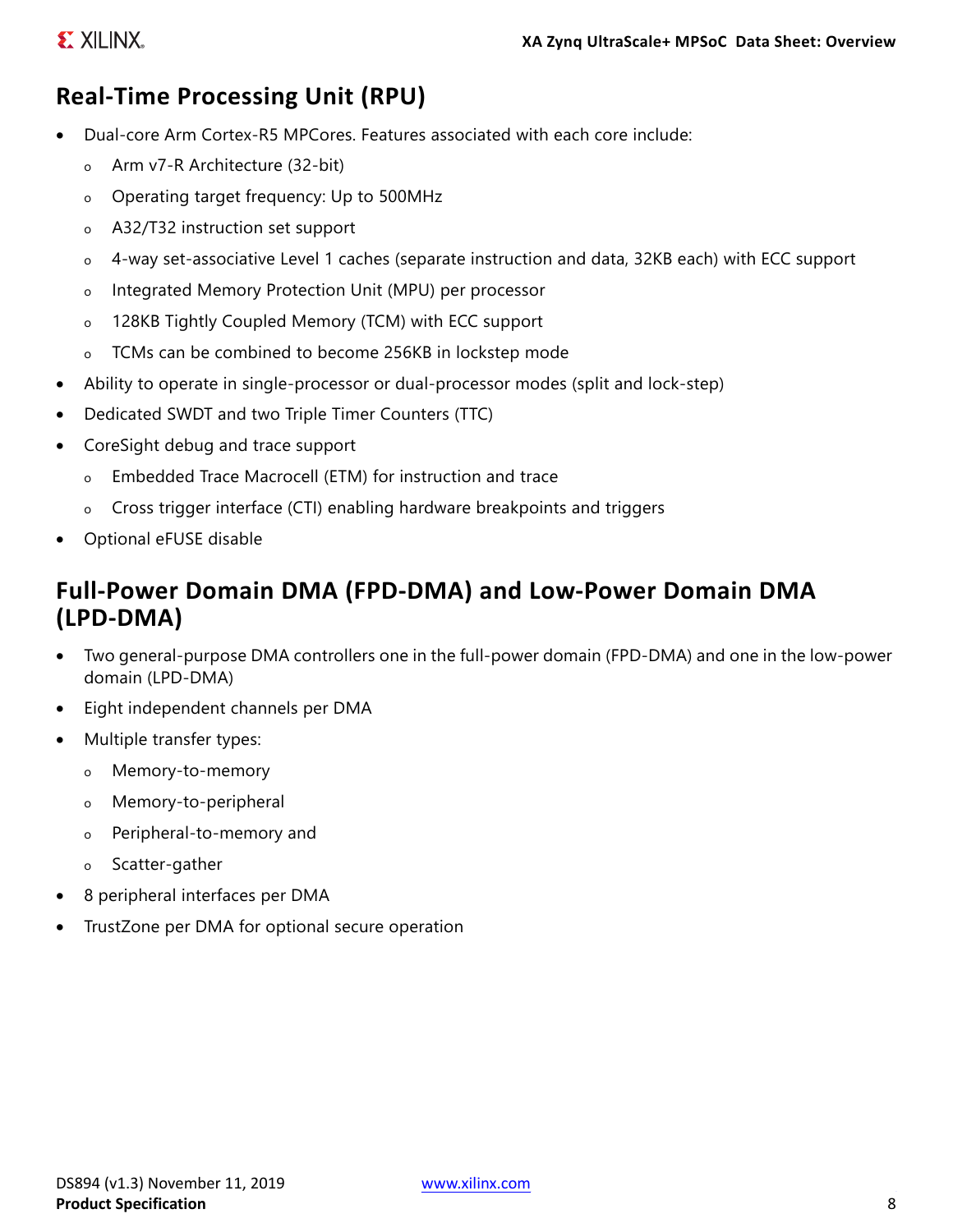# **Xilinx Memory Protection Unit (XMPU)**

- Region based memory protection unit
- Up to 16 regions
- Each region supports address alignment of 1MB or 4KB
- Regions can overlap; the higher region number has priority
- Each region can be independently enabled or disabled
- Each region has a start and end address

# **Graphics Processing Unit (GPU)**

- Supports OpenGL ES 1.1 & 2.0
- Supports OpenVG 1.1
- Operating target frequency: up to 600MHz
- Single Geometry Processor and two Pixel processor
- Vertex processing: 66 M Triangles/s
- Pixel processing: 1.2 G Pixels/s
- 64KB Level 2 Cache (read-only)
- 4X and 16X Anti-aliasing Support
- ETC texture compression to reduce external memory bandwidth
- Extensive texture format support
	- o RGBA 8888, 565, 1556
	- o Mono 8, 16
	- o YUV format support
- Automatic load balancing across different graphics shader engines
- 2D and 3D graphic acceleration with performance scalable up to 1080p resolutions
- Each geometry processor and pixel processor supports 4KB page MMU
- Power island gating on each GPU engine and shared cache
- Optional eFUSE disable

# **Dynamic Memory Controller (DDRC)**

- DDR3, DDR3L, DDR4, LPDDR3, LPDDR4
- Target data rate: Up to 2,400Mb/s DDR4 operation in -1 speed grade
- 32-bit and 64-bit bus width support for DDR4, DDR3, DDR3L, or LPDDR3 memories, and 32-bit bus width support for LPDDR4 memory
- ECC support (using extra bits)
- Up to a total DRAM capacity of 32GB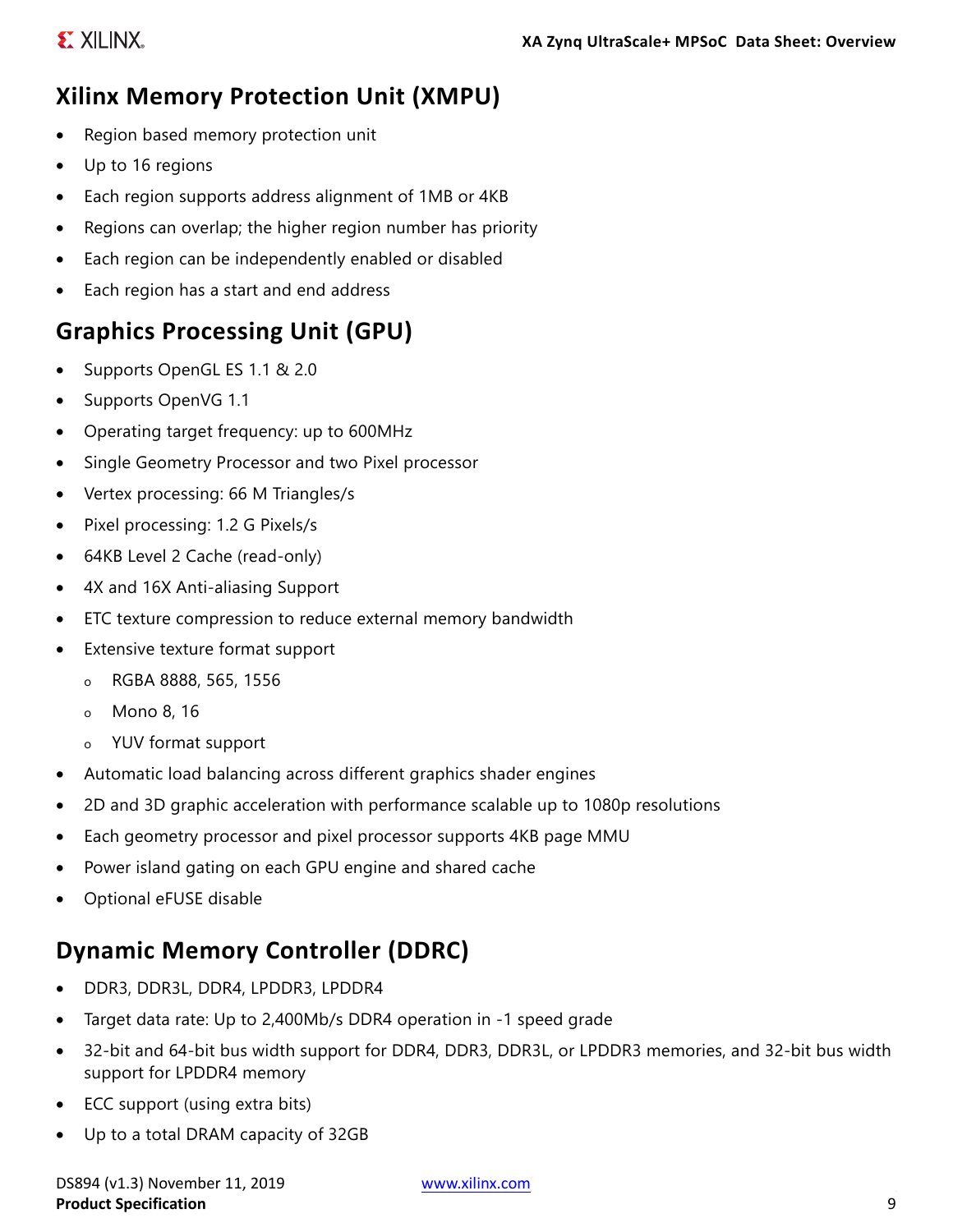# **EXILINX**

- Low power modes
	- o Active/precharge power down
	- Self-refresh, including clean exit from self-refresh after a controller power cycle
- Enhanced DDR training by allowing software to measure read/write eye and make delay adjustments dynamically
- Independent performance monitors for read path and write path
- Integration of PHY Debug Access Port (DAP) into JTAG for testing

The DDR memory controller is multi-ported and enables the PS and the PL to have shared access to a common memory. The DDR controller features six AXI slave ports for this purpose:

- Two 128-bit AXI ports from the Arm Cortex-A53 CPU(s), RPU (Arm Cortex-R5 and LPD peripherals), GPU, high speed peripherals (USB3, PCIe & SATA), and High Performance Ports (HP0 & HP1) from the PL through the Cache Coherent Interconnect (CCI)
- One 64-bit port is dedicated for the Arm Cortex-R5 CPU(s)
- One 128-bit AXI port from the DisplayPort and HP2 port from the PL
- One 128-bit AXI port from HP3 and HP4 ports from the PL
- One 128-bit AXI port from General DMA and HP5 from the PL

# **High-Speed Connectivity Peripherals**

### *PCIe*

- Compliant with the PCI Express Base Specification 2.1
- Fully compliant with PCI Express transaction ordering rules
- Lane width: x1, x2, or x4 at Gen1 or Gen2 rates
- 1 Virtual Channel
- Full duplex PCIe port
- End Point and single PCIe link Root Port
- Root Port supports Enhanced Configuration Access Mechanism (ECAM), Cfg Transaction generation
- Root Port support for INT<sub>x</sub>, and MSI
- Endpoint support for MSI or MSI-X
	- o 1 physical function, no SR-IOV
	- o No relaxed or ID ordering
	- o Fully configurable BARs
	- o INTx not recommended, but can be generated
	- o Endpoint to support configurable target/slave apertures with address translation and Interrupt capability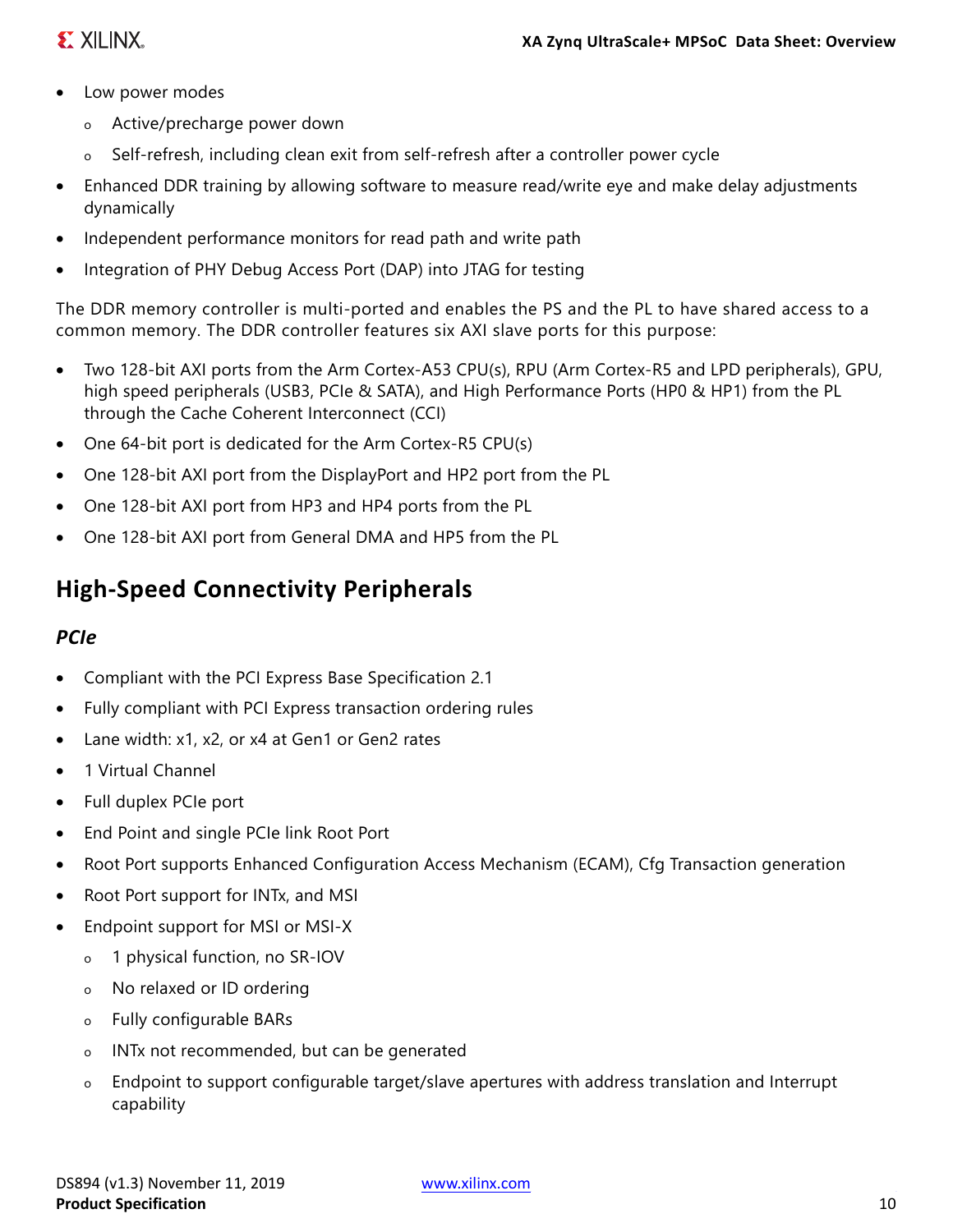## **EXILINX**

#### *SATA*

- Compliant with SATA 3.1 Specification
- SATA host port supports up to 2 external devices
- Compliant with Advanced Host Controller Interface ('AHCI') ver. 1.3
- 1.5Gb/s, 3.0Gb/s, and 6.0Gb/s data rates
- Power management features: supports partial and slumber modes

#### *USB 3.0*

- Two USB controllers (configurable as USB 2.0 or USB 3.0)
- Up to 5.0Gb/s data rate
- Host and Device modes
	- o Super Speed, High Speed, Full Speed, and Low Speed
	- o Up to 12 endpoints
	- o The USB host controller registers and data structures are compliant to Intel xHCI specifications
	- o 64-bit AXI master port with built-in DMA
	- o Power management features: Hibernation mode

#### *DisplayPort Controller*

- 4K Display Processing with DisplayPort output
	- o Maximum resolution of 4K x 2K-30 (30Hz pixel rate)
	- o DisplayPort AUX channel, and Hot Plug Detect (HPD) on the output
	- o RGB YCbCr, 4:2:0; 4:2:2, 4:4:4 with 6, 8, 10, and 12b/c
	- o Y-only, xvYCC, RGB 4:4:4, YCbCr 4:4:4, YCbCr 4:2:2, and YCbCr 4:2:0 video format with 6,8,10 and 12-bits per color component
	- o 256-color palette
	- o Multiple frame buffer formats
	- o 1, 2, 4, 8 bits per pixel (bpp) via a palette
	- o 16, 24, 32bpp
	- o Graphics formats such as RGBA8888, RGB555, etc.
- Accepts streaming video from the PL or dedicated DMA controller
- Enables Alpha blending of graphics and Chroma keying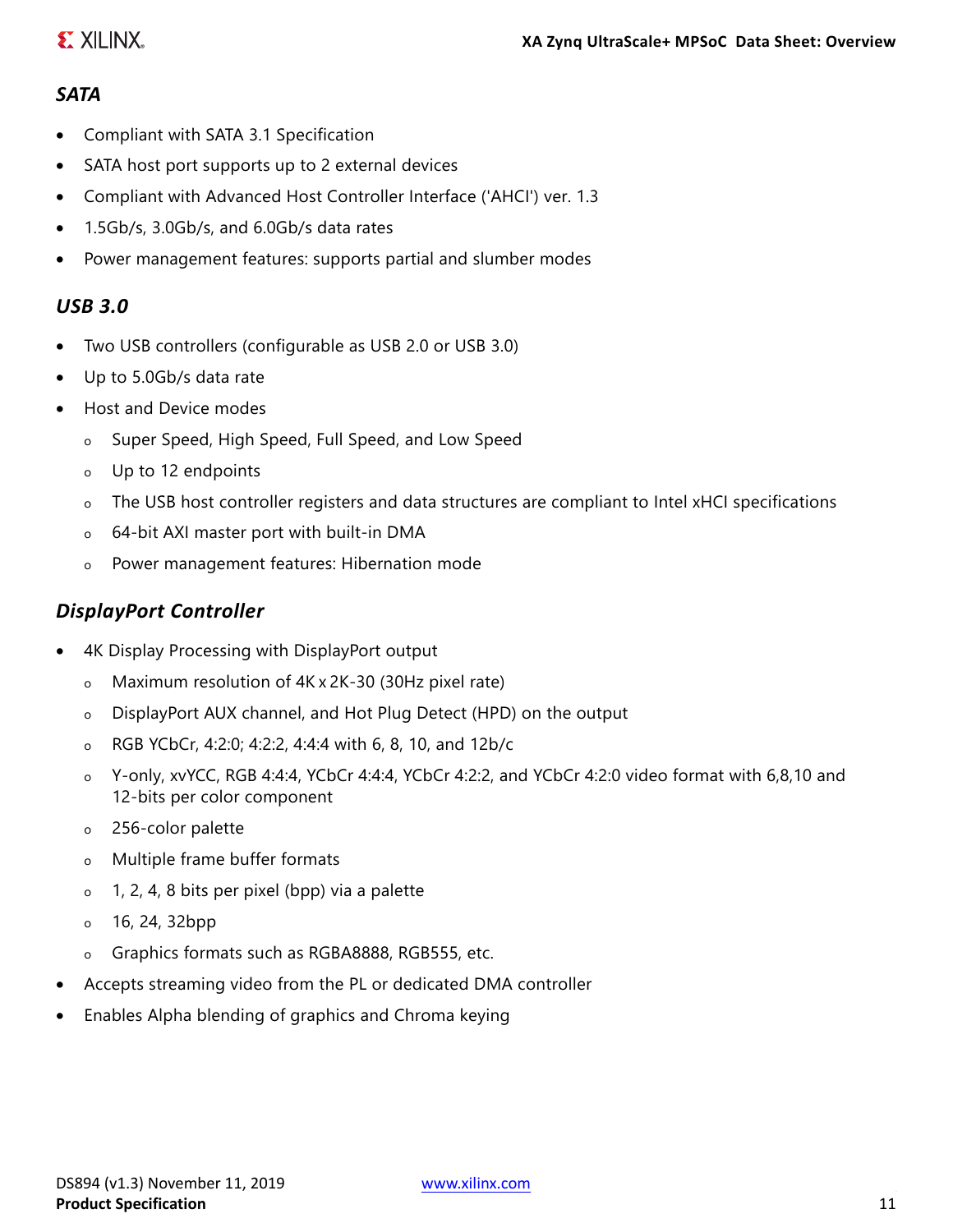### **E. XILINX.**

- Audio support
	- o A single stream carries up to 8 LPCM channels at 192kHz with 24-bit resolution
	- o Supports compressed formats including DRA, Dolby MAT, and DTS HD
	- o Multi-Stream Transport can extend the number of audio channels
	- o Audio copy protection
	- o 2-channel streaming or input from the PL
	- o Multi-channel non-streaming audio from a memory audio frame buffer
- Includes a System Time Clock (STC) compliant with ISO/IEC 13818-1
- Boot-time display using minimum resources

# **Platform Management Unit (PMU)**

- Performs system initialization during boot
- Acts as a delegate to the application and real-time processors during sleep state
- Initiates power-up and restart after the wake-up request
- Maintains the system power state at all time
- Manages the sequence of low-level events required for power-up, power-down, reset, clock gating, and power gating of islands and domains
- Provides error management (error handling and reporting)
- Provides safety check functions (e.g., memory scrubbing)

The PMU includes the following blocks:

- Platform management processor
- Fixed ROM for boot-up of the device
- 128KB RAM with ECC for optional user/firmware code
- Local and global registers to manage power-down, power-up, reset, clock gating, and power gating requests
- Interrupt controller with 16 interrupts from other modules and the inter-processor communication interface (IPI)
- GPI and GPO interfaces to and from PS I/O and PL
- JTAG interface for PMU debug
- Optional User-Defined Firmware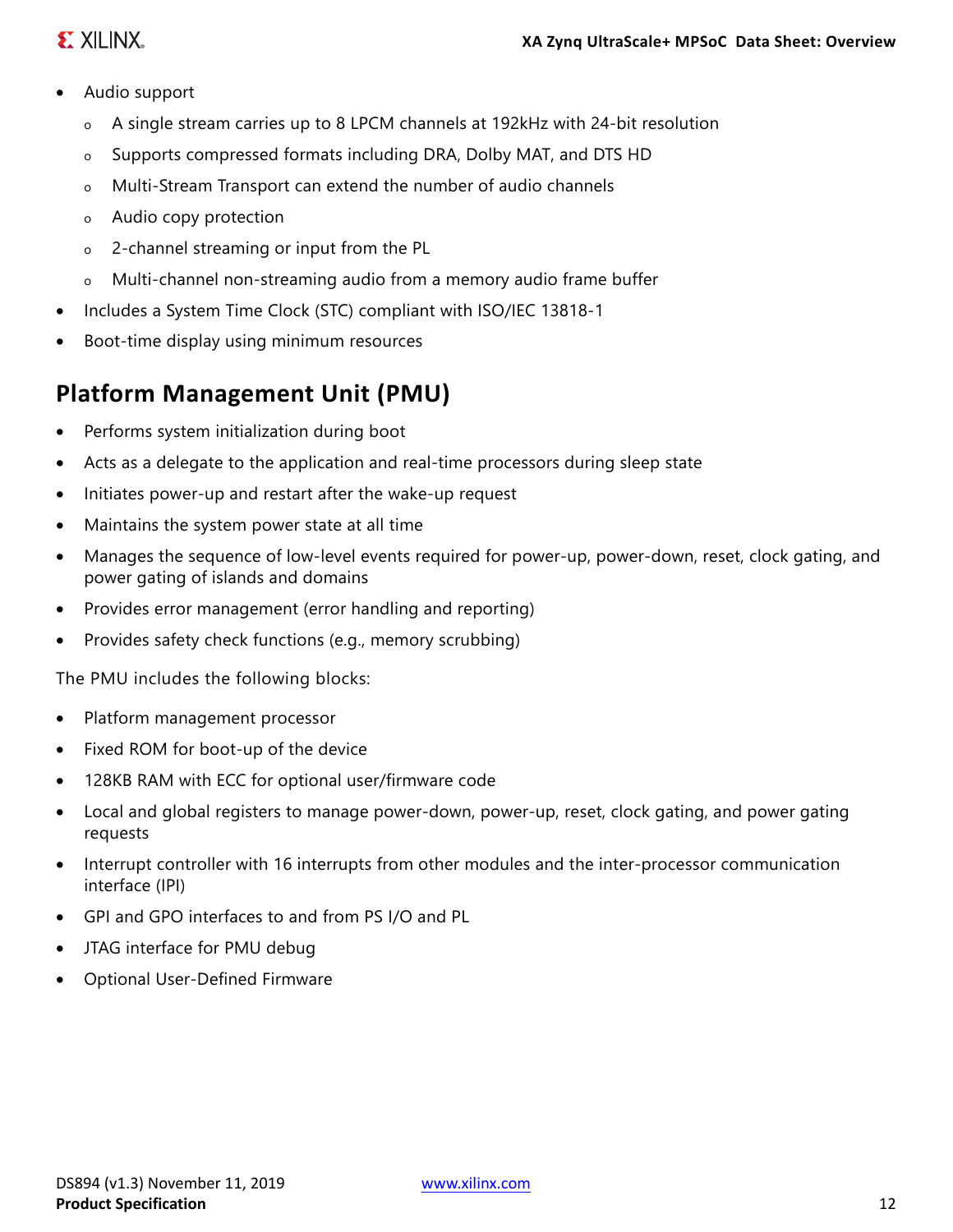# **Configuration Security Unit (CSU)**

- Triple redundant Secure Processor Block (SPB) with built-in ECC
- Crypto Interface Block consisting of
	- o 256-bit AES-GCM
	- o SHA-3/384
	- o 4,096-bit RSA
- Key Management Unit
- Built-in DMA
- PCAP interface
- Supports ROM validation during pre-configuration stage
- Loads First Stage Boot Loader (FSBL) into OCM in either secure or non-secure boot modes
- Supports voltage, temperature, and frequency monitoring after configuration

# **Xilinx Peripheral Protection Unit (XPPU)**

- Provides peripheral protection support
- Up to 20 masters simultaneously
- Multiple aperture sizes
- Access control for a specified set of address apertures on a per master basis
- 64KB peripheral apertures and controls access on per peripheral basis

# **I/O Peripherals**

The IOP unit contains the data communication peripherals. Key features of the IOP include:

#### *Triple-Speed Gigabit Ethernet*

- Compatible with IEEE Std 802.3 and supports 10/100/1,000Mb/s transfer rates (Full and Half duplex)
- Supports jumbo frames
- Built-in Scatter-Gather DMA capability
- Statistics counter registers for RMON/MIB
- Multiple I/O types (1.8, 2.5, 3.3V) on RGMII interface with external PHY
- GMII interface to PL to support interfaces as: TBI, SGMII, and RGMII v2.0 support
- Automatic pad and cyclic redundancy check (CRC) generation on transmitted frames
- Transmitter and Receive IP, TCP, and UDP checksum offload
- MDIO interface for physical layer management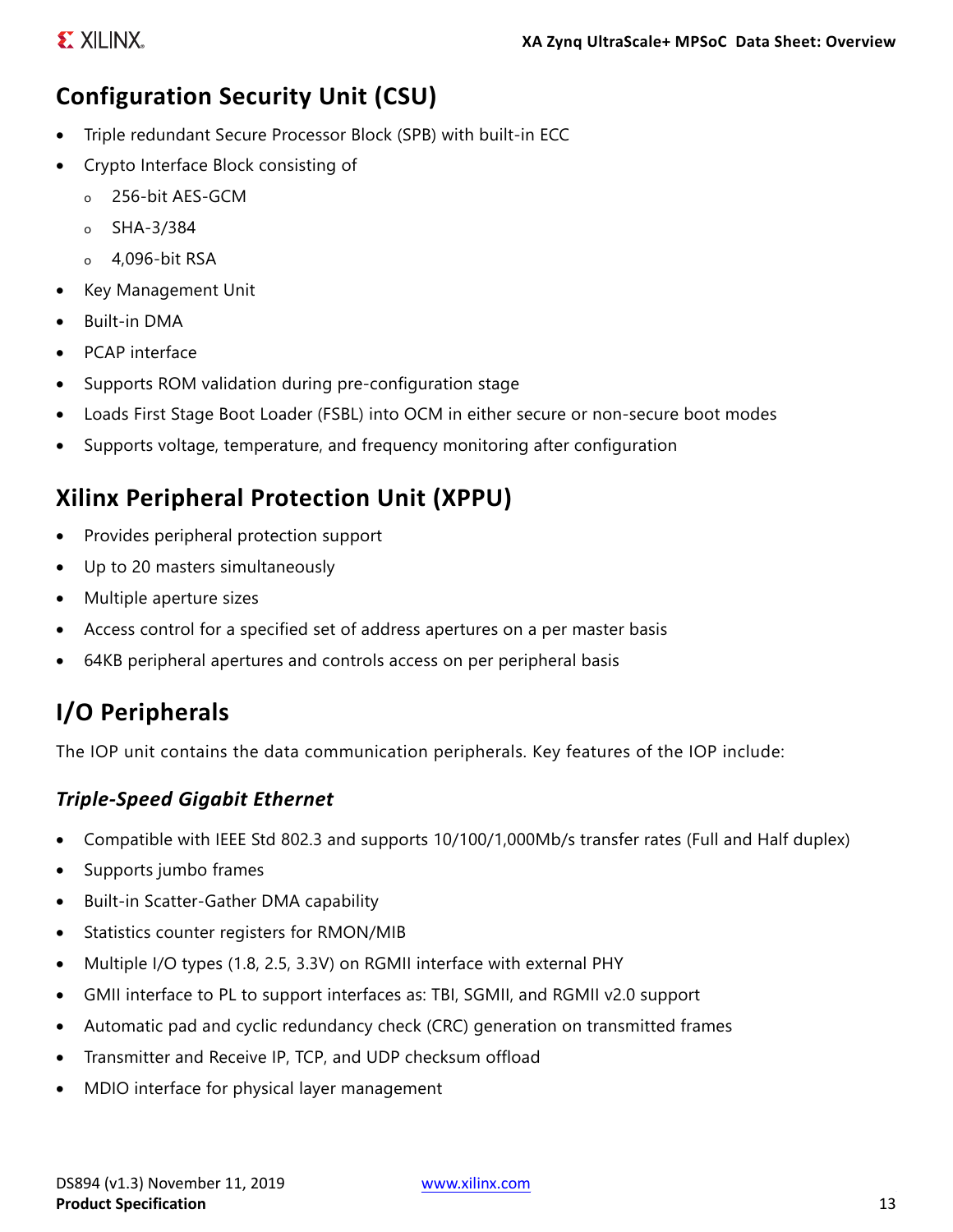### **EXILINX**

- Full duplex flow control with recognition of incoming pause frames and hardware generation of transmitted pause frames
- 802.1Q VLAN tagging with recognition of incoming VLAN and priority tagged frames
- Supports IEEE Std 1588 v2

#### *SD/SDIO 3.0 Controller*

In addition to secure digital (SD) devices, this controller also supports eMMC 4.51.

- Host mode support only
- Built-in DMA
- 1/4-Bit SD Specification, version 3.0
- 1/4/8-Bit eMMC Specification, version 4.51
- Supports primary boot from SD Card and eMMC (Managed NAND)
- High speed, default speed, and low-speed support
- 1 and 4-bit data interface support
	- o Low-speed clock 0–400KHz
	- o Default speed 0–25MHz
	- o High speed clock 0–50MHz
- High-speed Interface
	- o SD UHS-1: 208MHz
	- o eMMC HS200: 200MHz
- Memory, I/O, and SD cards
- Power control modes
- Data FIFO interface up to 512B

#### *UART*

- Programmable baud rate generator
- 6, 7, or 8 data bits
- $\bullet$  1, 1.5, or 2 stop bits
- Odd, even, space, mark, or no parity
- Parity, framing, and overrun error detection
- Line break generation and detection
- Automatic echo, local loopback, and remote loopback channel modes
- Modem control signals: CTS, RTS, DSR, DTR, RI, and DCD (from EMIO only)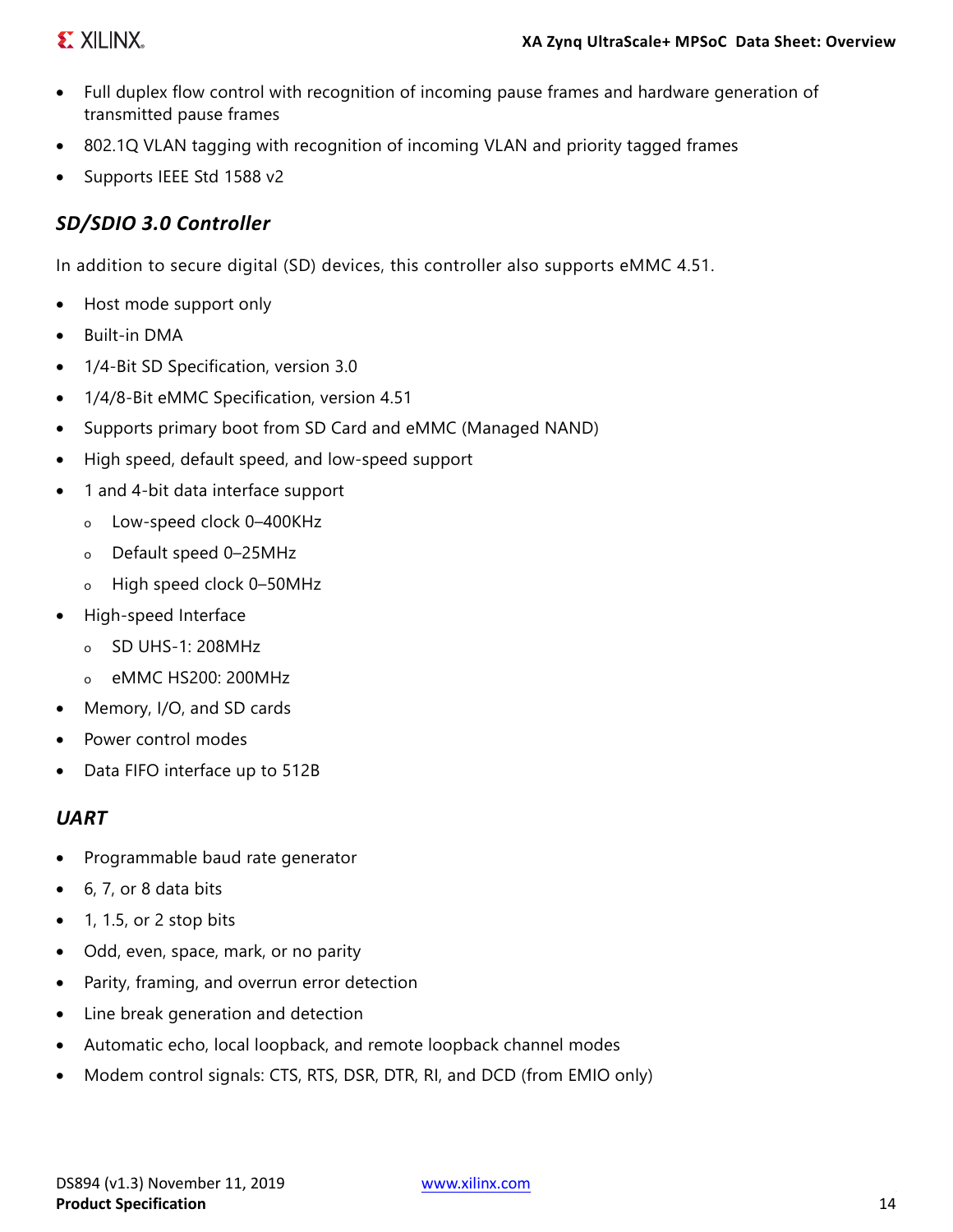#### *SPI*

- Full-duplex operation offers simultaneous receive and transmit
- 128B deep read and write FIFO
- Master or slave SPI mode
- Up to 3 chip select lines
- Multi-master environment
- Identifies an error condition if more than one master detected
- Selectable master clock reference
- Software can poll for status or be interrupt driven

#### *I2C*

- 128-bit buffer size
- Both normal (100kHz) and fast bus data rates (400kHz)
- Master or slave mode
- Normal or extended addressing
- I2C bus hold for slow host service

#### *GPIO*

- Up to 128 GPIO bits
	- o Up to 78-bits from MIO and 96-bits from EMIO
- Each GPIO bit can be dynamically programmed as input or output
- Independent reset values for each bit of all registers
- Interrupt request generation for each GPIO signals
- Single Channel (Bit) write capability for all control registers include data output register, direction control register, and interrupt clear register
- Read back in output mode

#### *CAN*

- Conforms to the ISO 11898 -1, CAN2.0A, and CAN 2.0B standards
- Both standard (11-bit identifier) and extended (29-bit identifier) frames
- Bit rates up to 1Mb/s
- Transmit and Receive message FIFO with a depth of 64 messages
- Watermark interrupts for TXFIFO and RXFIFO
- Automatic re-transmission on errors or arbitration loss in normal mode
- Acceptance filtering of 4 acceptance filters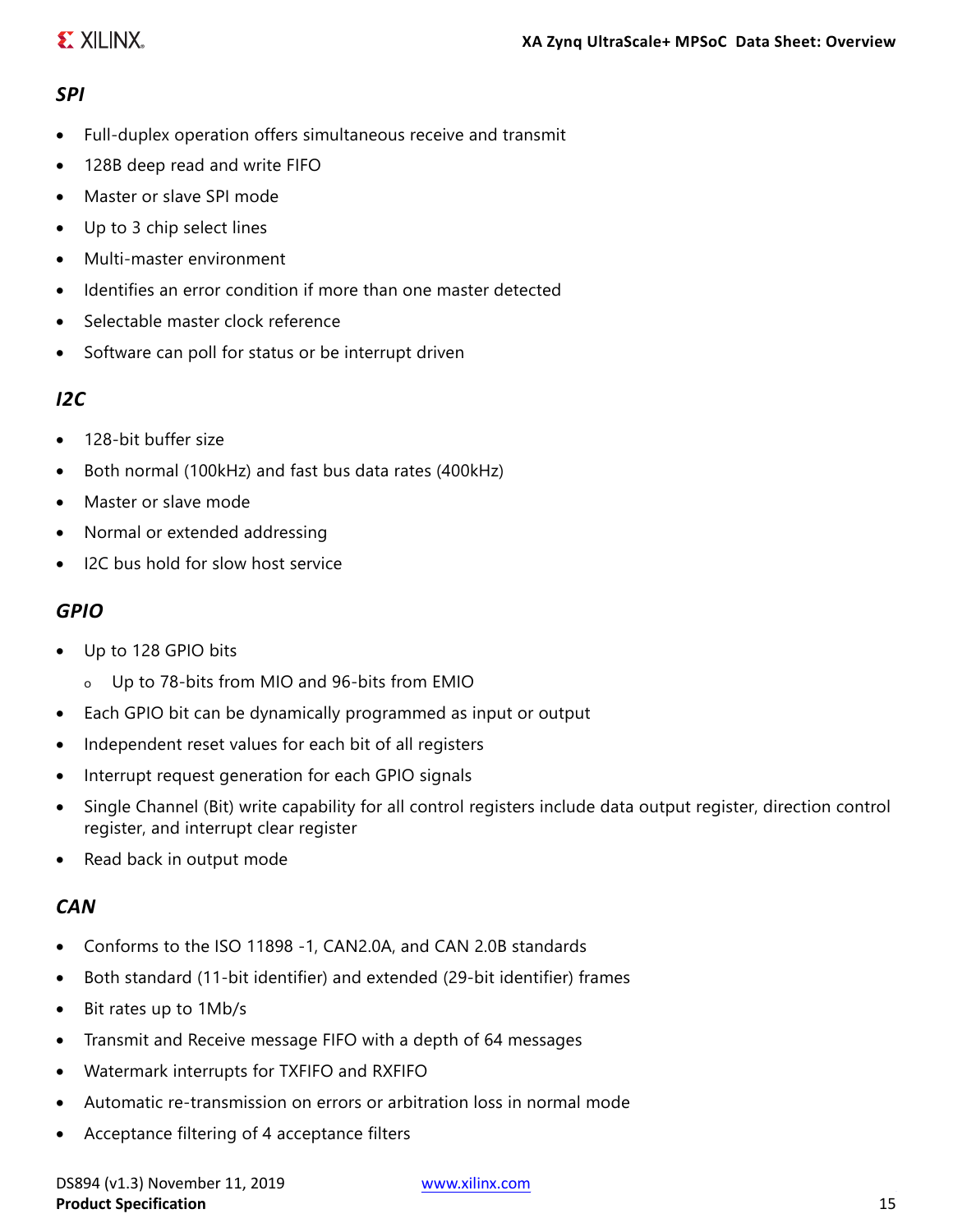### **EXILINX**

- Sleep Mode with automatic wake-up
- Snoop Mode
- 16-bit time-stamping for receive messages
- Both internal generated reference clock and external reference clock input from MIO
- Guarantee clock sampling edge between 80 to 83% at 24MHz reference clock input
- Optional eFUSE disable per port

### *USB 2.0*

- Two USB controllers (configurable as USB 2.0 or USB 3.0)
- Host, device and On-The-Go (OTG) modes
- High Speed, Full Speed, and Low Speed
- Up to 12 endpoints
- 8-bit ULPI External PHY Interface
- The USB host controller registers and data structures are compliant to Intel xHCI specifications.
- 64-bit AXI master port with built-in DMA
- Power management features: hibernation mode

# **Static Memory Interfaces**

The static memory interfaces support external static memories.

- ONFI 3.1 NAND flash support with up to 24-bit ECC
- 1-bit SPI, 2-bit SPI, 4-bit SPI (Quad-SPI), or two Quad-SPI (8-bit) serial NOR flash
- 8-bit eMMC interface supporting managed NAND flash

### *NAND ONFI 3.1 Flash Controller*

- ONFI 3.1 compliant
- Supports chip select reduction per ONFI 3.1 spec
- SLC NAND for boot/configuration and data storage
- ECC options based on SLC NAND
	- o 1, 4, or 8 bits per 512+spare bytes
	- o 24 bits per 1,024+spare bytes
- Max bandwidth as follows
	- o Asynchronous mode (SDR) at 50MHz
	- o Synchronous mode (NV-DDR) at 100MHz (200Mb/s)
- 8-bit SDR NAND interface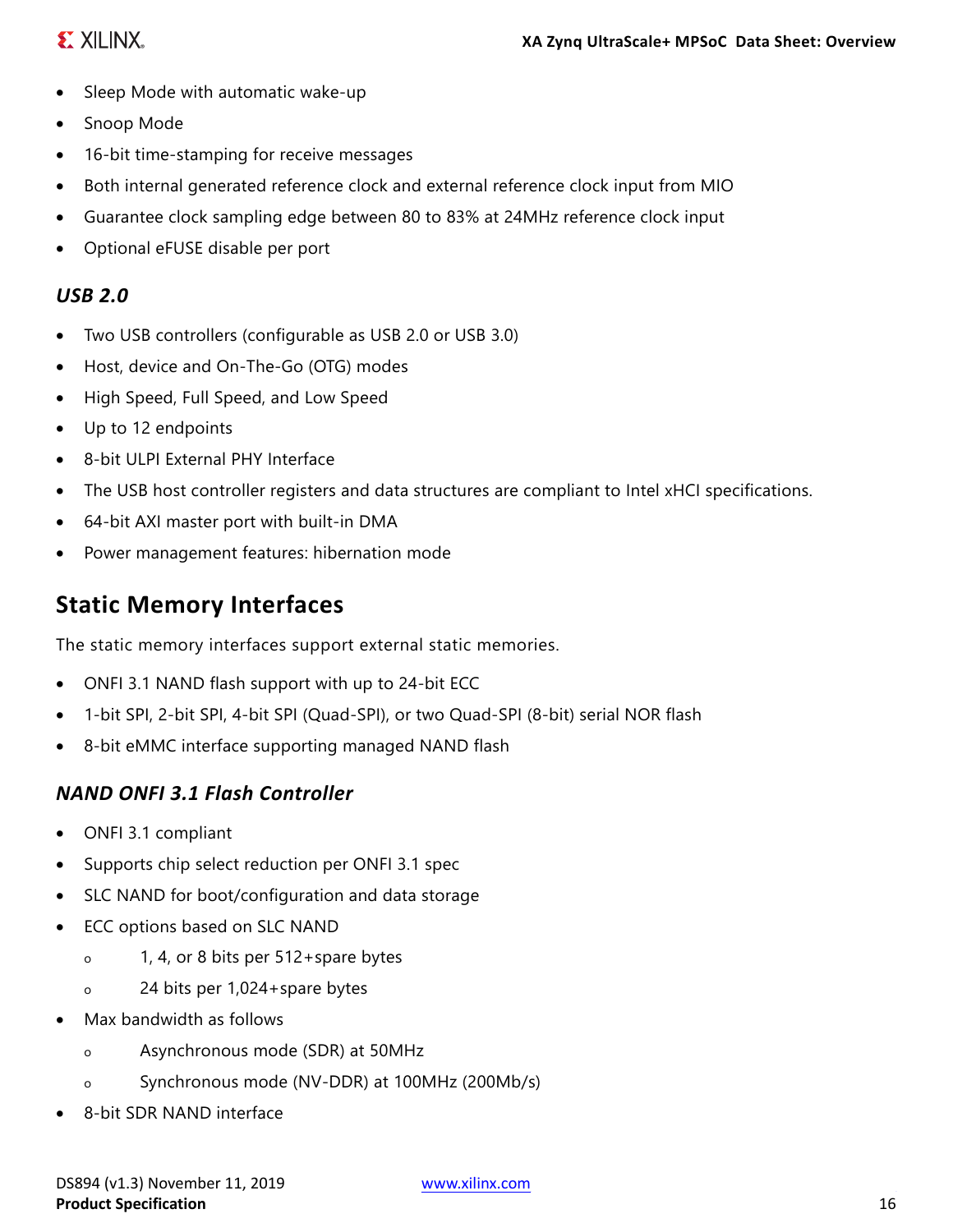### **EXILINX**

- 2 chip selects
- Programmable access timing
- 1.8V and 3.3V I/O
- Built-in DMA for improved performance

### *Quad-SPI Controller*

- 4 bytes (32-bit) and 3 bytes (24-bit) address width
- Maximum SPI Clock at Master Mode at 150MHz
- Single, Dual-Parallel, and Dual-Stacked mode
- 32-bit AXI Linear Address Mapping Interface for read operation
- Up to 2 chip select signals
- Write Protection Signal
- Hold signals
- 4-bit bidirectional I/O signals
- x1/x2/x4 Read speed required
- x1 write speed required only
- 64 byte Entry FIFO depth to improve QSPI read efficiency
- Built-in DMA for improved performance

# **Video Encoder/Decoder (VCU)**

Zynq UltraScale+ MPSoCs include a Video codec (encoder/decoder) available in the devices designated with the EV suffix. The VCU is located in the PL and can be accessed from either the PL or PS.

- Simultaneous Encode and Decode through separate cores
- H.264 high profile level 5.2 (4Kx2K-60)
- H.265 (HEVC) main, main10 profile, level 5.1, high Tier, up to 4Kx2K-60 rate
- 8 and 10 bit encoding
- 4:2:0 and 4:2:2 chroma sampling
- 8Kx4K-15 rate
- Multi-stream up to total of 4Kx2K-60 rate
- Low Latency mode
- Can share the PS DRAM or use dedicated DRAM in the PL
- Clock/power management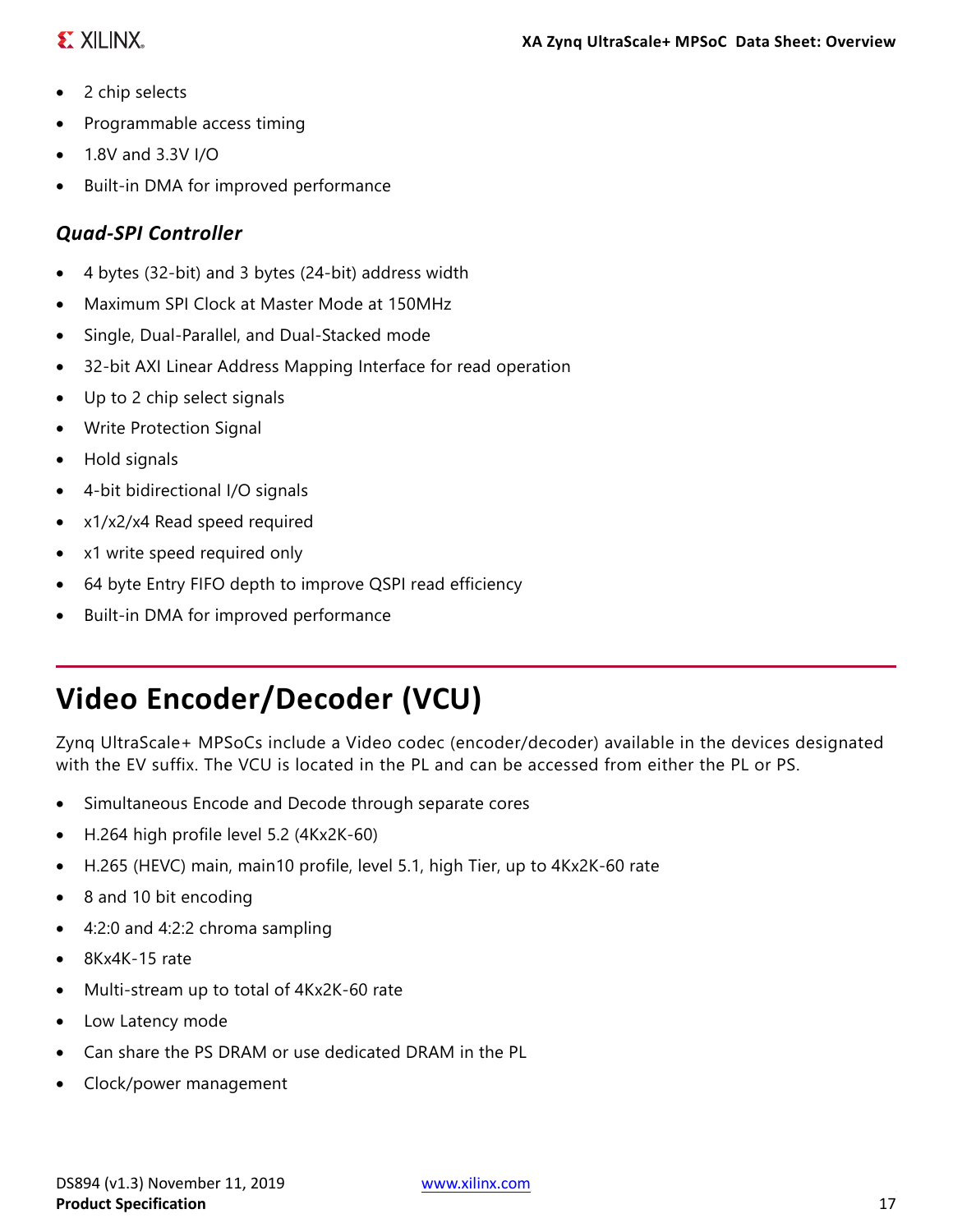# **Interconnect**

All the blocks are connected to each other and to the PL through a multi-layered Arm Advanced Microprocessor Bus Architecture (AMBA) AXI interconnect. The interconnect is non-blocking and supports multiple simultaneous master-slave transactions.

The interconnect is designed with latency sensitive masters, such as the Arm CPU, having the shortest paths to memory, and bandwidth critical masters, such as the potential PL masters, having high throughput connections to the slaves with which they need to communicate.

Traffic through the interconnect can be regulated through the Quality of Service (QoS) block in the interconnect. The QoS feature is used to regulate traffic generated by the CPU, DMA controller, and a combined entity representing the masters in the IOP.

# **PS Interfaces**

PS interfaces include external interfaces going off-chip or signals going from PS to PL.

# **PS External Interfaces**

The Zynq UltraScale+ MPSoC's external interfaces use dedicated pins that cannot be assigned as PL pins. These include:

- Clock, reset, boot mode, and voltage reference
- Up to 78 dedicated multiplexed I/O (MIO) pins, software-configurable to connect to any of the internal I/O peripherals and static memory controllers
- 32-bit or 64-bit DDR4/DDR3/DDR3L/LPDDR3 memories with optional ECC
- 32-bit LPDDR4 memory with optional ECC
- 4 channels (TX and RX pair) for transceivers

#### *MIO Overview*

The IOP peripherals communicate to external devices through a shared pool of up to 78 dedicated multiplexed I/O (MIO) pins. Each peripheral can be assigned one of several pre-defined groups of pins, enabling a flexible assignment of multiple devices simultaneously. Although 78 pins are not enough for simultaneous use of all the I/O peripherals, most IOP interface signals are available to the PL, allowing use of standard PL I/O pins when powered up and properly configured. Extended multiplexed I/O (EMIO) allows unmapped PS peripherals to access PL I/O.

Port mappings can appear in multiple locations. For example, there are up to 12 possible port mappings for CAN pins. The PS Configuration Wizard (PCW) tool aids in peripheral and static memory pin mapping.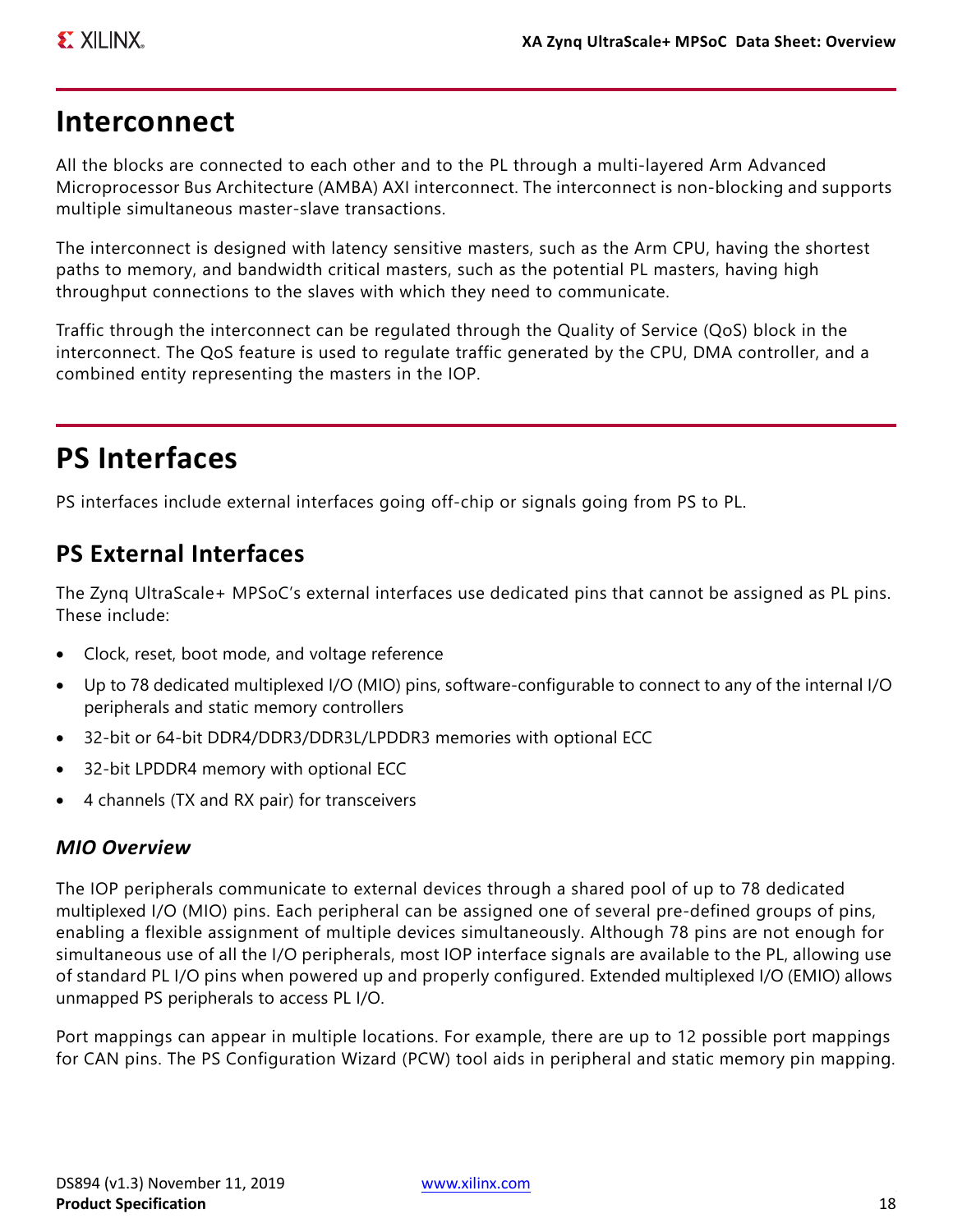| Peripheral<br>Interface                         | <b>MIO</b>                                             | <b>EMIO</b>                                                                                                                                                                                                                    |
|-------------------------------------------------|--------------------------------------------------------|--------------------------------------------------------------------------------------------------------------------------------------------------------------------------------------------------------------------------------|
| Quad-SPI<br><b>NAND</b>                         | Yes                                                    | <b>No</b>                                                                                                                                                                                                                      |
| USB2.0: 0,1                                     | Yes: External PHY                                      | No.                                                                                                                                                                                                                            |
| SDIO 0,1                                        | <b>Yes</b>                                             | Yes                                                                                                                                                                                                                            |
| SPI: 0,1<br>12C: 0,1<br>CAN: 0.1<br><b>GPIO</b> | <b>Yes</b><br>CAN: External PHY<br>GPIO: Up to 78 bits | Yes<br>CAN: External PHY<br>GPIO: Up to 96 bits                                                                                                                                                                                |
| GigE: 0,1,2,3                                   | <b>RGMII v2.0:</b><br><b>External PHY</b>              | Supports GMII, RGMII v2.0 (HSTL), RGMII v1.3, MII, SGMII, and<br>1000BASE-X in Programmable Logic                                                                                                                              |
| <b>UART: 0,1</b>                                | Simple UART:<br>Only two pins (TX and RX)              | Full UART (TX, RX, DTR, DCD, DSR, RI, RTS, and CTS) requires either:<br>• Two Processing System (PS) pins (RX and TX) through MIO and six<br>additional Programmable Logic (PL) pins, or<br>Eight Programmable Logic (PL) pins |
|                                                 | Debug Trace Ports   Yes: Up to 16 trace bits           | Yes: Up to 32 trace bits                                                                                                                                                                                                       |
| Processor JTAG                                  | Yes                                                    | Yes                                                                                                                                                                                                                            |

*Table 6:* **MIO Peripheral Interface Mapping**

#### *Transceiver (PS-GTR)*

The four PS-GTR transceivers, which reside in the full power domain (FPD), support data rates of up to 6.0Gb/s. All the protocols cannot be pinned out at the same time. At any given time, four differential pairs can be pinned out using the transceivers. This is user programmable via the high-speed I/O multiplexer (HS-MIO).

- A Quad transceiver PS-GTR (TX/RX pair) able to support following standards simultaneously
	- o x1, x2, or x4 lane of PCIe at Gen1 (2.5Gb/s) or Gen2 (5.0Gb/s) rates
	- o 1 or 2 lanes of DisplayPort (TX only) at 1.62Gb/s, 2.7Gb/s, or 5.4Gb/s
	- o 1 or 2 SATA channels at 1.5Gb/s, 3.0Gb/s, or 6.0Gb/s
	- o 1 or 2 USB3.0 channels at 5.0Gb/s
	- o 1-4 Ethernet SGMII channels at 1.25Gb/s
- Provides flexible host-programmable multiplexing function for connecting the transceiver resources to the PS masters (DisplayPort, PCIe, Serial-ATA, USB3.0, and GigE).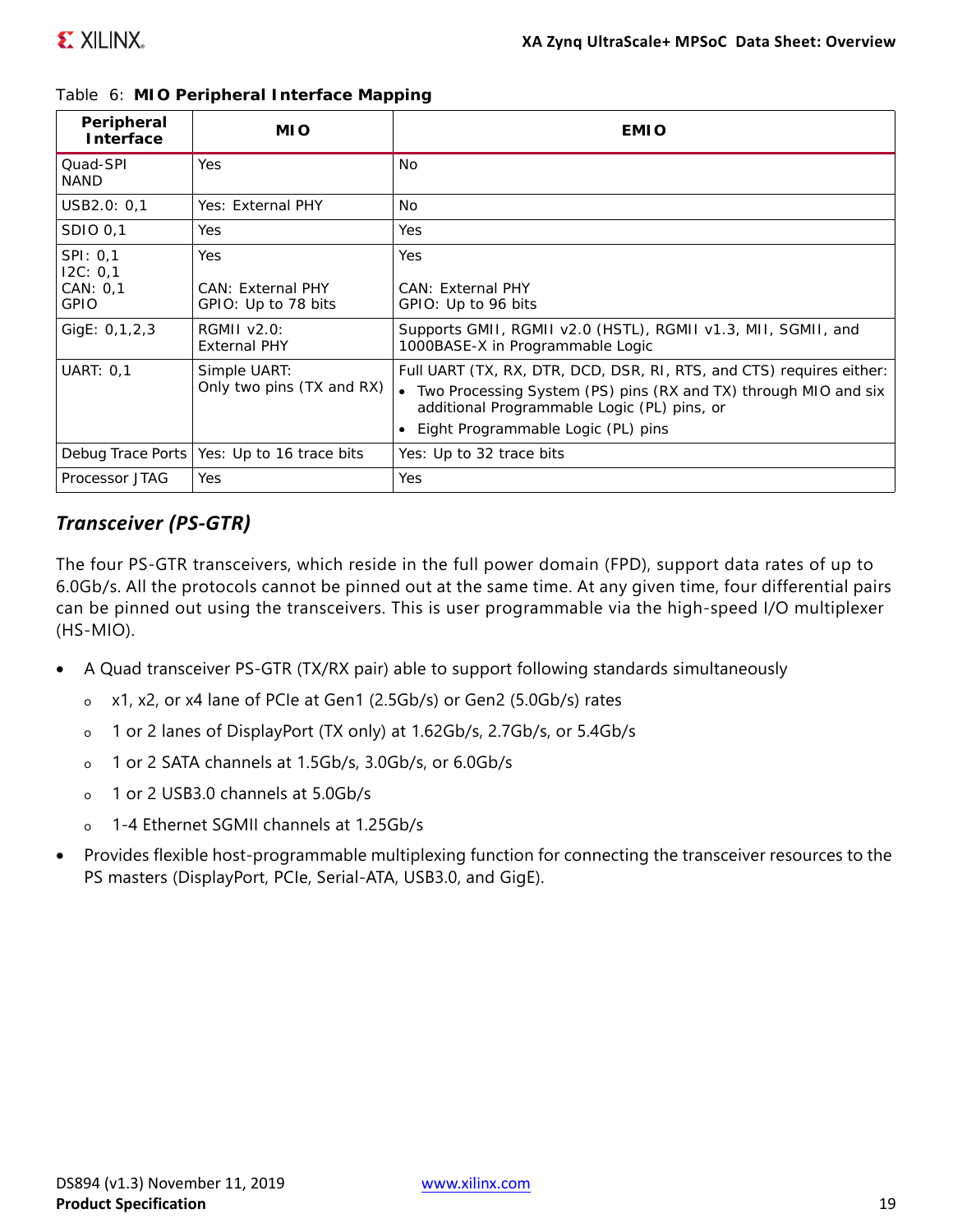### **E. XILINX.**

#### *HS-MIO*

The function of the HS-MIO is to multiplex access from the high-speed PS peripheral to the differential pair on the PS-GTR transceiver as defined in the configuration registers. Up to 4 channels of the transceiver are available for use by the high-speed interfaces in the PS.

|  | Table 7: HS-MIO Peripheral Interface Mapping |  |
|--|----------------------------------------------|--|

| Peripheral Interface    | Lane <sub>O</sub> | Lane1                                | Lane2             | Lane3             |
|-------------------------|-------------------|--------------------------------------|-------------------|-------------------|
| PCIe $(x1, x2$ or $x4)$ | <b>PCIeO</b>      | PC <sub>le</sub> 1                   | PCI <sub>e2</sub> | PCI <sub>e3</sub> |
| SATA (1 or 2 channels)  | <b>SATAO</b>      | SATA1                                | <b>SATAO</b>      | SATA1             |
| DisplayPort (TX only)   | DP <sub>1</sub>   | <b>DPO</b>                           | DP <sub>1</sub>   | <b>DPO</b>        |
| USB <sub>0</sub>        | USB <sub>0</sub>  | USB <sub>0</sub><br>USB <sub>0</sub> |                   |                   |
| USB1                    | -                 | —                                    |                   | USB1              |
| <b>SGMII0</b>           | <b>SGMII0</b>     |                                      |                   |                   |
| SGMI11                  |                   | SGMI11                               |                   |                   |
| SGMI12                  |                   |                                      | SGMI12            |                   |
| SGMI13                  |                   |                                      |                   | SGMII3            |

## **PS-PL Interface**

The PS-PL interface includes:

- AMBA AXI4 interfaces for primary data communication
	- o Six 128-bit/64-bit/32-bit High Performance (HP) Slave AXI interfaces from PL to PS.
		- Four 128-bit/64-bit/32-bit HP AXI interfaces from PL to PS DDR.
		- Two 128-bit/64-bit/32-bit high-performance coherent (HPC) ports from PL to cache coherent interconnect (CCI).
	- o Two 128-bit/64-bit/32-bit HP Master AXI interfaces from PS to PL.
	- o One 128-bit/64-bit/32-bit interface from PL to RPU in PS (PL\_LPD) for low latency access to OCM.
	- o One 128-bit/64-bit/32-bit AXI interface from RPU in PS to PL (LPD\_PL) for low latency access to PL.
	- One 128-bit AXI interface (ACP port) for I/O coherent access from PL to Cortex-A53 cache memory. This interface provides coherency in hardware for Cortex-A53 cache memory.
	- o One 128-bit AXI interface (ACE Port) for Fully coherent access from PL to Cortex-A53. This interface provides coherency in hardware for Cortex-A53 cache memory and the PL.
- Clocks and resets
	- o Four PS clock outputs to the PL with start/stop control.
	- o Four PS reset outputs to the PL.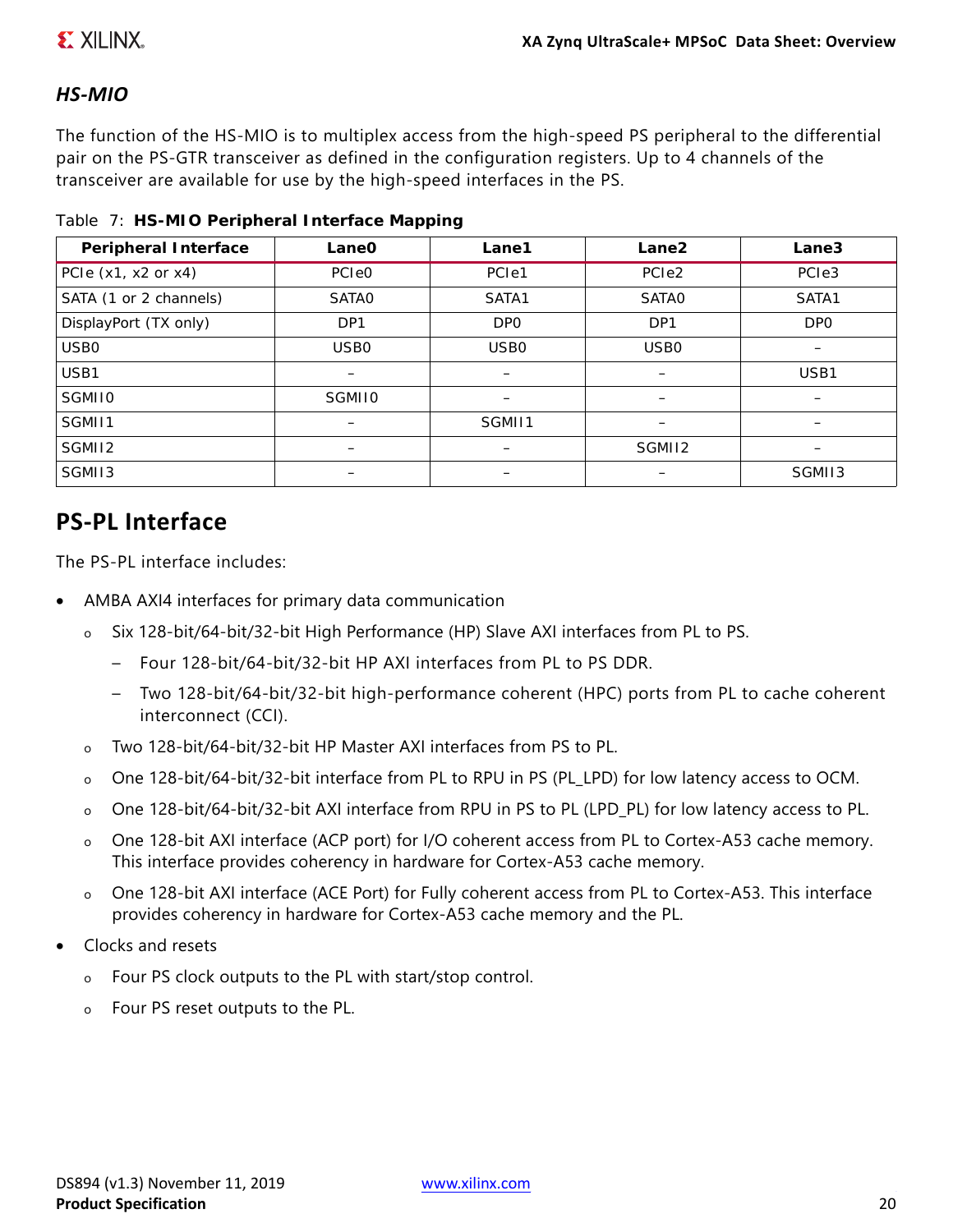#### *High-Performance AXI Ports*

The high-performance AXI4 ports provide access from the PL to DDR and high-speed interconnect in the PS. The six dedicated AXI memory ports from the PL to the PS are configurable as either 128-bit, 64-bit, or 32-bit interfaces. These interfaces connect the PL to the memory interconnect via a FIFO interface. Two of the AXI interfaces support I/O coherent access to the APU caches.

Each high-performance AXI port has these characteristics:

- Reduced latency between PL and processing system memory
- 1KB deep FIFO
- Configurable either as 128-bit, 64-bit, or 32-bit AXI interfaces
- Multiple AXI command issuing to DDR

#### *Accelerator Coherency Port (ACP)*

The Zynq UltraScale+ MPSoC accelerator coherency port (ACP) is a 64-bit AXI slave interface that provides connectivity between the APU and a potential accelerator function in the PL. The ACP directly connects the PL to the snoop control unit (SCU) of the Arm Cortex-A53 processors, enabling cache-coherent access to CPU data in the L2 cache. The ACP provides a low latency path between the PS and a PL-based accelerator when compared with a legacy cache flushing and loading scheme. The ACP only snoops access in the CPU L2 cache, providing coherency in hardware. It does not support coherency on the PL side. So this interface is ideal for a DMA or an accelerator in the PL that only requires coherency on the CPU cache memories. For example, if a MicroBlaze™ processor in the PL is attached to the ACP interface, the cache of MicroBlaze processor will not be coherent with Cortex-A53 caches.

#### *AXI Coherency Extension (ACE)*

The Zynq UltraScale+ MPSoC AXI coherency extension (ACE) is a 64-bit AXI4 slave interface that provides connectivity between the APU and a potential accelerator function in the PL. The ACE directly connects the PL to the snoop control unit (SCU) of the Arm Cortex-A53 processors, enabling cache-coherent access to Cache Coherent Interconnect (CCI). The ACE provides a low-latency path between the PS and a PL-based accelerator when compared with a legacy cache flushing and loading scheme. The ACE snoops accesses to the CCI and the PL side, thus, providing full coherency in hardware. This interface can be used to hook up a cached interface in the PL to the PS as caches on both the Cortex-A53 memories and the PL master are snooped thus providing full coherency. For example, if a MicroBlaze processor in the PL is hooked up using an ACE interface, then Cortex-A53 and MicroBlaze processor caches will be coherent with each other.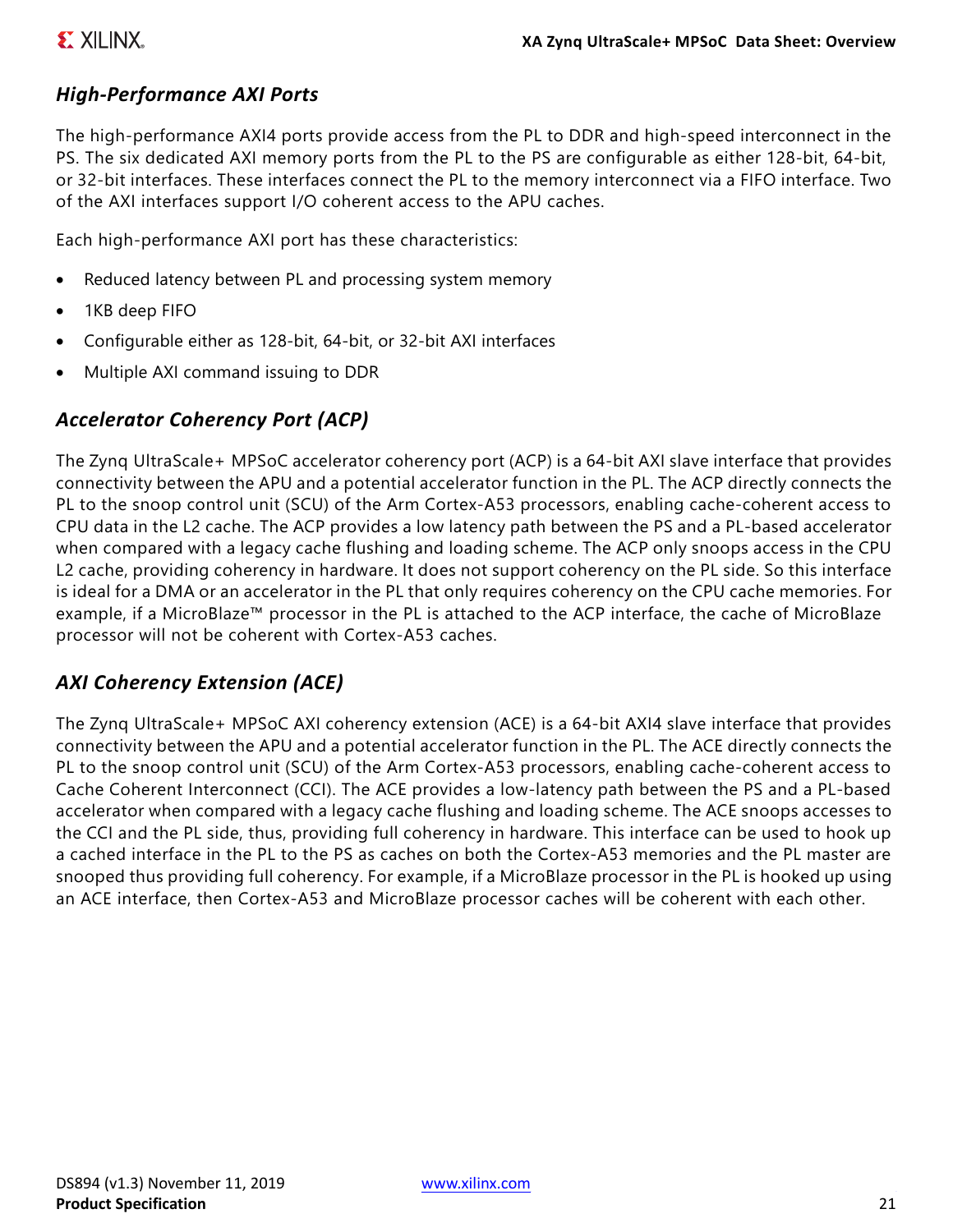# **Programmable Logic**

This section covers the information about blocks in the Programmable Logic (PL).

# **Device Layout**

<span id="page-21-0"></span>UltraScale architecture-based devices are arranged in a column-and-grid layout. Columns of resources are combined in different ratios to provide the optimum capability for the device density, target market or application, and device cost. At the core of UltraScale+ MPSoCs is the processing system that displaces some of the full or partial columns of programmable logic resources. [Figure 1](#page-21-0) shows a device-level view with resources grouped together. For simplicity, certain resources such as the processing system, integrated blocks for PCIe, configuration logic, and System Monitor are not shown.



DS891\_01\_012915

Resources within the device are divided into segmented clock regions. The height of a clock region is 60 CLBs. A bank of 52 I/Os, 24 DSP slices, 12 block RAMs, or 4 transceiver channels also matches the height of a clock region. The width of a clock region is essentially the same in all cases, regardless of device size or the mix of resources in the region, enabling repeatable timing results. Each segmented clock region contains vertical and horizontal clock routing that span its full height and width. These horizontal and vertical clock routes can be segmented at the clock region boundary to provide a flexible, high-performance, low-power clock distribution architecture. [Figure 2](#page-22-0) is a representation of a device divided into regions.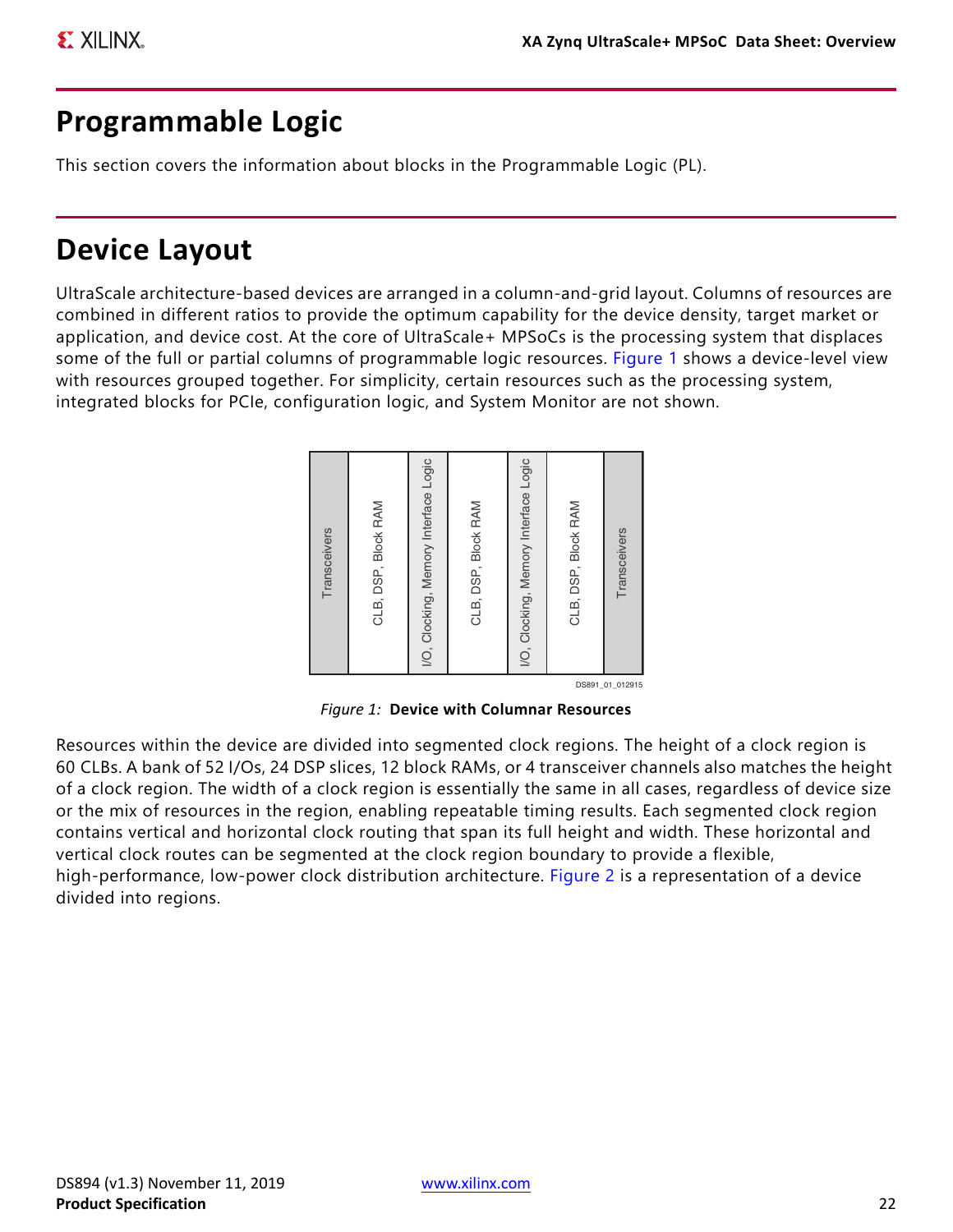<span id="page-22-0"></span>

*Figure 2:* **Column-Based Device Divided into Clock Regions**

# **Input/Output**

All Zynq UltraScale+ MPSoCs have I/O pins for communicating to external components. In addition, in the MPSoC's PS, there are another 78 I/Os that the I/O peripherals use to communicate to external components, referred to as multiplexed I/O (MIO). If more than 78 pins are required by the I/O peripherals, the I/O pins in the PL can be used to extend the MPSoC interfacing capability, referred to as extended MIO (EMIO).

The number of I/O pins in the PL of Zynq UltraScale+ MPSoCs varies depending on device and package. Each I/O is configurable and can comply with a large number of I/O standards. The I/Os are classed as high-performance (HP), or high-density (HD). The HP I/Os are optimized for highest performance operation, from 1.0V to 1.8V. The HD I/Os are reduced-feature I/Os organized in banks of 24, providing voltage support from 1.2V to 3.3V.

All I/O pins are organized in banks, with 52 HP pins per bank or 24 HD pins per bank. Each bank has one common  $V_{CCO}$  output buffer power supply, which also powers certain input buffers. Some single-ended input buffers require an internally generated or an externally applied reference voltage ( $V_{REF}$ ).  $V_{REF}$  pins can be driven directly from the PCB or internally generated using the internal  $V_{REF}$  generator circuitry present in each bank.

### *I/O Electrical Characteristics*

Single-ended outputs use a conventional CMOS push/pull output structure driving High towards  $V_{CCO}$  or Low towards ground, and can be put into a high-Z state. The system designer can specify the slew rate and the output strength. The input is always active but is usually ignored while the output is active. Each pin can optionally have a weak pull-up or a weak pull-down resistor.

Most signal pin pairs can be configured as differential input pairs or output pairs. Differential input pin pairs can optionally be terminated with a 100 $\Omega$  internal resistor. All UltraScale architecture-based devices support differential standards beyond LVDS, including RSDS, BLVDS, differential SSTL, and differential HSTL. Each of the I/Os supports memory I/O standards, such as single-ended and differential HSTL as well as single-ended and differential SSTL.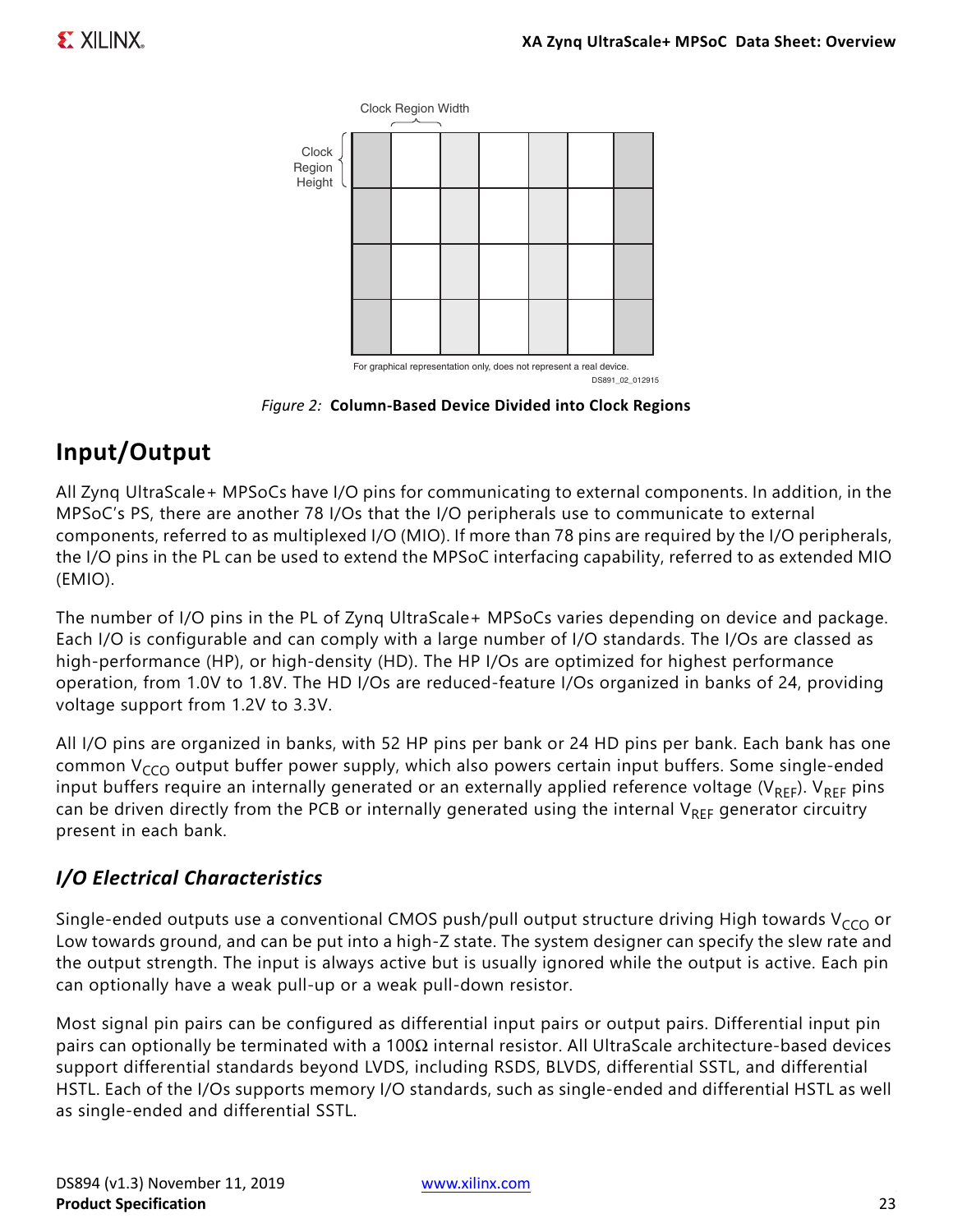#### *3-State Digitally Controlled Impedance and Low Power I/O Features*

The 3-state Digitally Controlled Impedance (T\_DCI) can control the output drive impedance (series termination) or can provide parallel termination of an input signal to  $V_{CCO}$  or split (Thevenin) termination to  $V_{CCO}/2$ . This allows users to eliminate off-chip termination for signals using T\_DCI. In addition to board space savings, the termination automatically turns off when in output mode or when 3-stated, saving considerable power compared to off-chip termination. The I/Os also have low power modes for IBUF and IDELAY to provide further power savings, especially when used to implement memory interfaces.

# **I/O Logic**

#### *Input and Output Delay*

All inputs and outputs can be configured as either combinatorial or registered. Double data rate (DDR) is supported by all inputs and outputs. Any input or output can be individually delayed by up to 1,250ps of delay with a resolution of 5–15ps. Such delays are implemented as IDELAY and ODELAY. The number of delay steps can be set by configuration and can also be incremented or decremented while in use. The IDELAY and ODELAY can be cascaded together to double the amount of delay in a single direction.

#### *ISERDES and OSERDES*

Many applications combine high-speed, bit-serial I/O with slower parallel operation inside the device. This requires a serializer and deserializer (SerDes) inside the I/O logic. Each I/O pin possesses an IOSERDES (ISERDES and OSERDES) capable of performing serial-to-parallel or parallel-to-serial conversions with programmable widths of 2, 4, or 8 bits. These I/O logic features enable high-performance interfaces, such as Gigabit Ethernet/1000BaseX/SGMII, to be moved from the transceivers to the SelectIO™ interface.

# **High-Speed Serial Transceivers**

Ultra-fast serial data transmission between devices on the same PCB, over backplanes, and across even longer distances is becoming increasingly important for scaling to 100Gb/s and 400Gb/s line cards. Specialized dedicated on-chip circuitry and differential I/O capable of coping with the signal integrity issues are required at these high data rates.

Two types of transceivers are used in the XA Zynq UltraScale+ MPSoC: GTH and PS-GTR. Both transceivers are arranged in groups of four, known as a transceiver Quad. Each serial transceiver is a combined transmitter and receiver. [Table 8](#page-24-0) compares the available transceivers.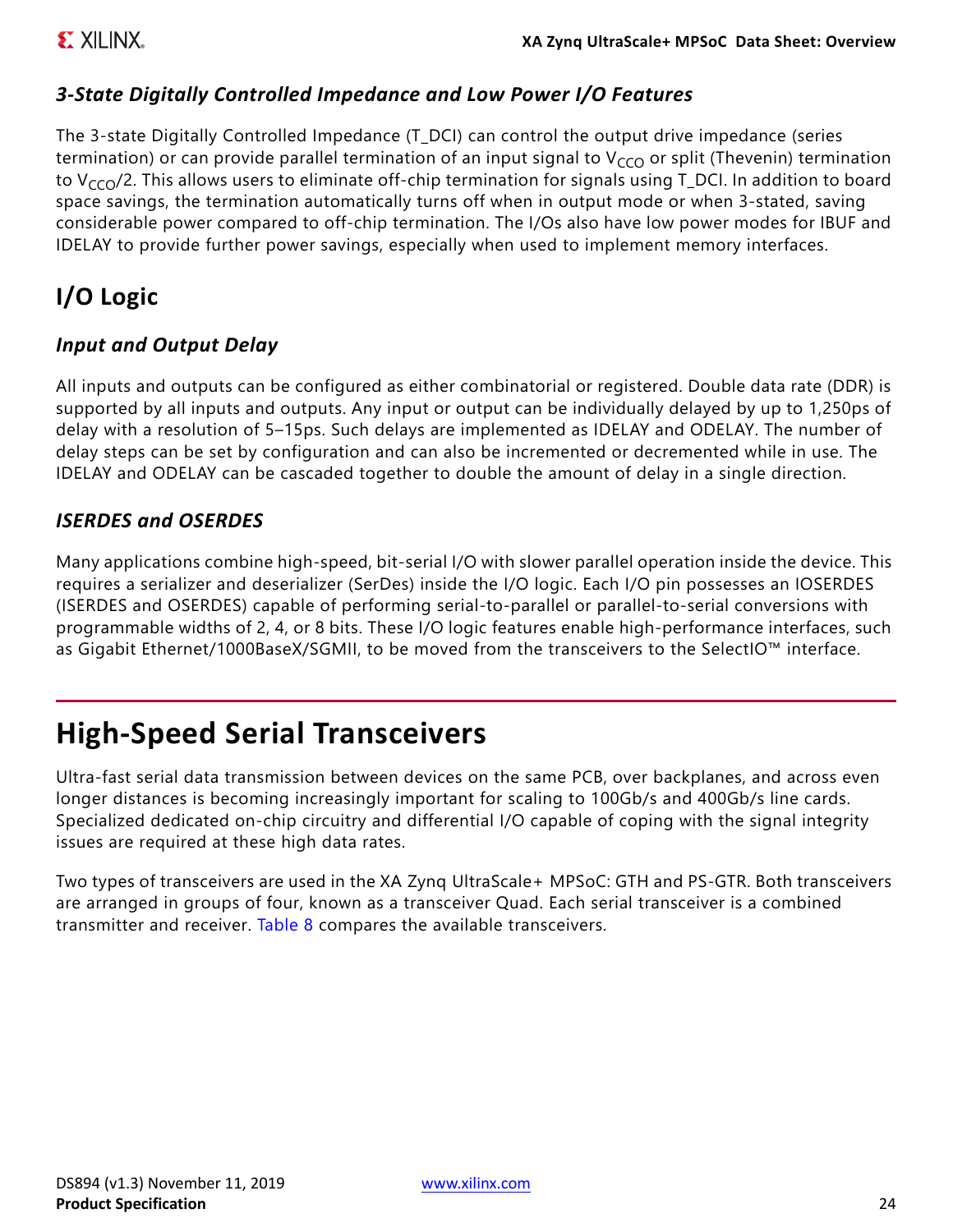|                | XA Zynq UltraScale+ MPSoC           |                                                   |  |  |
|----------------|-------------------------------------|---------------------------------------------------|--|--|
| Type           | <b>PS-GTR</b>                       | <b>GTH</b>                                        |  |  |
| Qty            | 4                                   | $0 - 32$                                          |  |  |
| Max. Data Rate | $6.0$ Gb/s                          | $12.5$ Gb/s                                       |  |  |
| Min. Data Rate | $1.25$ Gb/s                         | 0.5Gb/s                                           |  |  |
| Applications   | PCIe Gen2<br><b>USB</b><br>Ethernet | Backplane<br>PCIe Gen3<br>$\bullet$<br><b>HMC</b> |  |  |

#### <span id="page-24-0"></span>*Table 8:* **Transceiver Information**

The following information in this section pertains to the GTH only.

The serial transmitter and receiver are independent circuits that use an advanced phase-locked loop (PLL) architecture to multiply the reference frequency input by certain programmable numbers between 4 and 25 to become the bit-serial data clock. Each transceiver has a large number of user-definable features and parameters. All of these can be defined during device configuration, and many can also be modified during operation.

### **Transmitter**

The transmitter is fundamentally a parallel-to-serial converter with a conversion ratio of 16, 20, 32, 40, 64, or 80 for the GTH. This allows the designer to trade off datapath width against timing margin in high-performance designs. These transmitter outputs drive the PC board with a single-channel differential output signal. TXOUTCLK is the appropriately divided serial data clock and can be used directly to register the parallel data coming from the internal logic. The incoming parallel data is fed through an optional FIFO and has additional hardware support for the 8B/10B, 64B/66B, or 64B/67B encoding schemes to provide a sufficient number of transitions. The bit-serial output signal drives two package pins with differential signals. This output signal pair has programmable signal swing as well as programmable pre- and post-emphasis to compensate for PC board losses and other interconnect characteristics. For shorter channels, the swing can be reduced to reduce power consumption.

### **Receiver**

The receiver is fundamentally a serial-to-parallel converter, changing the incoming bit-serial differential signal into a parallel stream of words, each 16, 20, 32, 40, 64, or 80 bits in the GTH. This allows the designer to trade off internal datapath width against logic timing margin. The receiver takes the incoming differential data stream, feeds it through programmable DC automatic gain control, linear and decision feedback equalizers (to compensate for PC board, cable, optical and other interconnect characteristics), and uses the reference clock input to initiate clock recognition. There is no need for a separate clock line. The data pattern uses non-return-to-zero (NRZ) encoding and optionally ensures sufficient data transitions by using the selected encoding scheme. Parallel data is then transferred into the device logic using the RXUSRCLK clock. For short channels, the transceivers offer a special low-power mode (LPM) to reduce power consumption by approximately 30%. The receiver DC automatic gain control and linear and decision feedback equalizers can optionally "auto-adapt" to automatically learn and compensate for different interconnect characteristics. This enables even more margin for tough 10G+ and 25G+ backplanes.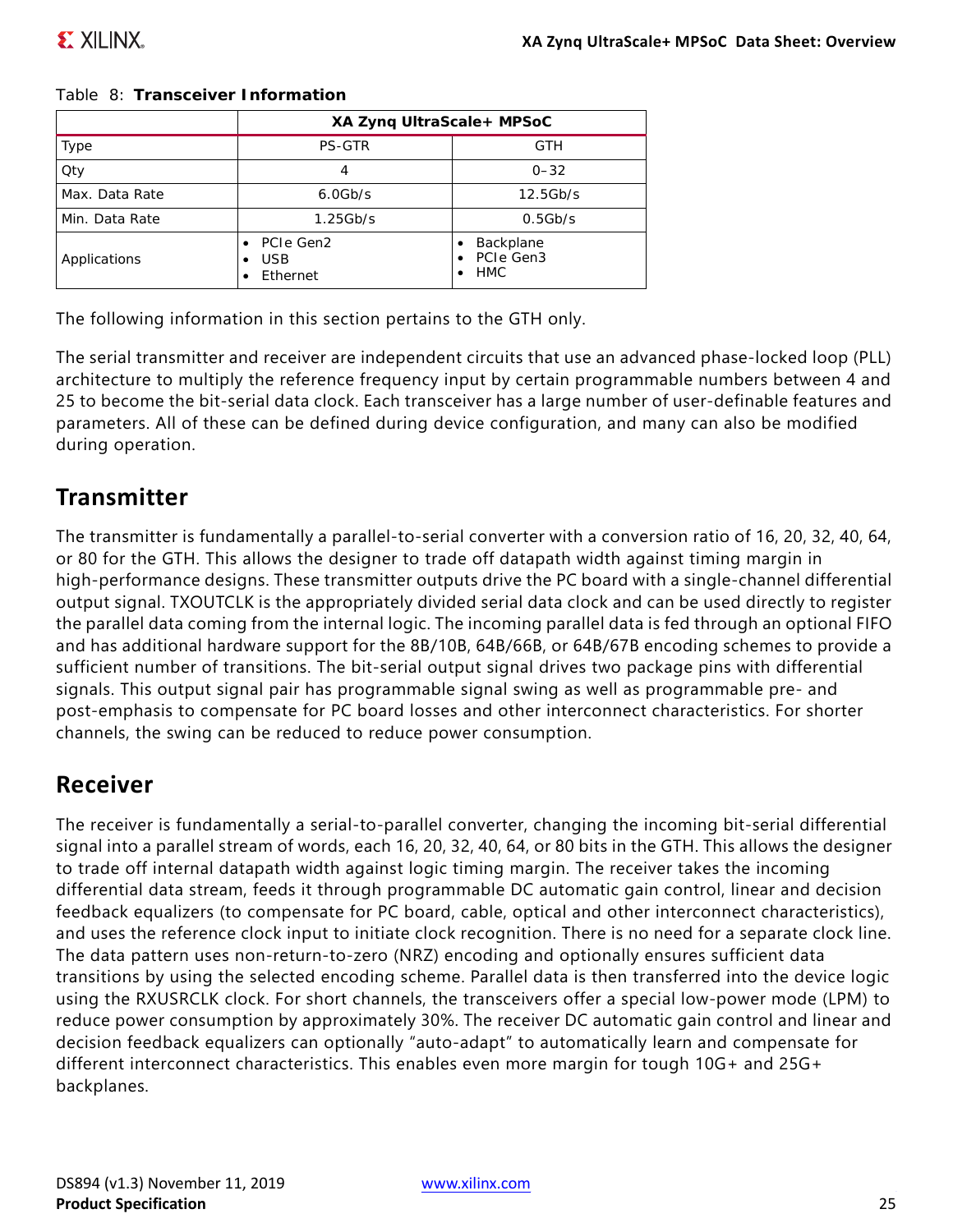# **Out-of-Band Signaling**

The transceivers provide out-of-band (OOB) signaling, often used to send low-speed signals from the transmitter to the receiver while high-speed serial data transmission is not active. This is typically done when the link is in a powered-down state or has not yet been initialized. This benefits PCIe and SATA/SAS and QPI applications.

# **Integrated Interface Blocks for PCI Express Designs**

The MPSoC PL includes integrated blocks for PCIe technology that can be configured as an Endpoint or Root Port, compliant to the PCI Express Base Specification Revision 3.1 for Gen3 and lower data rates. The Root Port can be used to build the basis for a compatible Root Complex, to allow custom chip-to-chip communication via the PCI Express protocol, and to attach ASSP Endpoint devices, such as Ethernet Controllers or Fibre Channel HBAs, to the MPSoC.

This block is highly configurable to system design requirements and can operate 1, 2, 4, 8, or 16 lanes at up to 2.5Gb/s, 5.0Gb/s, or 8.0Gb/s data rates. For high-performance applications, advanced buffering techniques of the block offer a flexible maximum payload size of up to 1,024 bytes. The integrated block interfaces to the integrated high-speed transceivers for serial connectivity and to block RAMs for data buffering. Combined, these elements implement the Physical Layer, Data Link Layer, and Transaction Layer of the PCI Express protocol.

Xilinx provides a light-weight, configurable, easy-to-use LogiCORE™ IP wrapper that ties the various building blocks (the integrated block for PCIe, the transceivers, block RAM, and clocking resources) into an Endpoint or Root Port solution. The system designer has control over many configurable parameters: link width and speed, maximum payload size, MPSoC logic interface speeds, reference clock frequency, and base address register decoding and filtering.

# **Clock Management**

The clock generation and distribution components in UltraScale architecture-based devices are located adjacent to the columns that contain the memory interfacing and input and output circuitry. This tight coupling of clocking and I/O provides low-latency clocking to the I/O for memory interfaces and other I/O protocols. Within every clock management tile (CMT) resides one mixed-mode clock manager (MMCM), two PLLs, clock distribution buffers and routing, and dedicated circuitry for implementing external memory interfaces.

### **Mixed-Mode Clock Manager**

The mixed-mode clock manager (MMCM) can serve as a frequency synthesizer for a wide range of frequencies and as a jitter filter for incoming clocks. At the center of the MMCM is a voltage-controlled oscillator (VCO), which speeds up and slows down depending on the input voltage it receives from the phase frequency detector (PFD).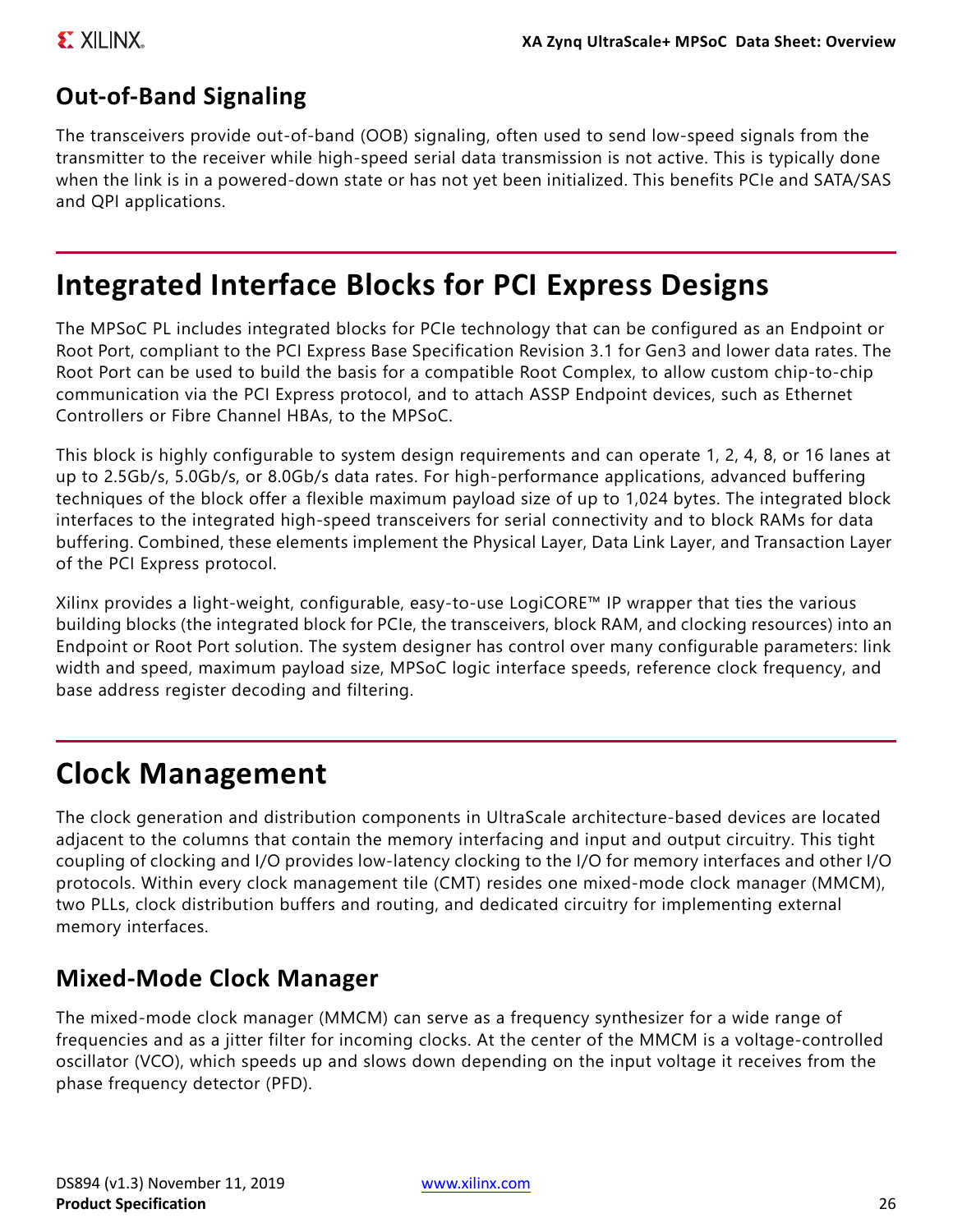Three sets of programmable frequency dividers (D, M, and O) are programmable by configuration and during normal operation via the Dynamic Reconfiguration Port (DRP). The pre-divider D reduces the input frequency and feeds one input of the phase/frequency comparator. The feedback divider M acts as a multiplier because it divides the VCO output frequency before feeding the other input of the phase comparator. D and M must be chosen appropriately to keep the VCO within its specified frequency range. The VCO has eight equally-spaced output phases (0°, 45°, 90°, 135°, 180°, 225°, 270°, and 315°). Each phase can be selected to drive one of the output dividers, and each divider is programmable by configuration to divide by any integer from 1 to 128.

The MMCM has three input-jitter filter options: low bandwidth, high bandwidth, or optimized mode. Low-Bandwidth mode has the best jitter attenuation. High-Bandwidth mode has the best phase offset. Optimized mode allows the tools to find the best setting.

The MMCM can have a fractional counter in either the feedback path (acting as a multiplier) or in one output path. Fractional counters allow non-integer increments of 1/8 and can thus increase frequency synthesis capabilities by a factor of 8. The MMCM can also provide fixed or dynamic phase shift in small increments that depend on the VCO frequency. At 1,600MHz, the phase-shift timing increment is 11.2ps.

# **PLL**

With fewer features than the MMCM, the two PLLs in a clock management tile are primarily present to provide the necessary clocks to the dedicated memory interface circuitry. The circuit at the center of the PLLs is similar to the MMCM, with PFD feeding a VCO and programmable M, D, and O counters. There are two divided outputs to the device fabric per PLL as well as one clock plus one enable signal to the memory interface circuitry.

Zynq UltraScale+ MPSoCs are equipped with five additional PLLs in the PS for independently configuring the four primary clock domains with the PS: the APU, the RPU, the DDR controller, and the I/O peripherals.

# **Clock Distribution**

Clocks are distributed throughout Zynq UltraScale+ MPSoCs via buffers that drive a number of vertical and horizontal tracks. There are 24 horizontal clock routes per clock region and 24 vertical clock routes per clock region with 24 additional vertical clock routes adjacent to the MMCM and PLL. Within a clock region, clock signals are routed to the device logic (CLBs, etc.) via 16 gateable leaf clocks.

Several types of clock buffers are available. The BUFGCE and BUFCE LEAF buffers provide clock gating at the global and leaf levels, respectively. BUFGCTRL provides glitchless clock muxing and gating capability. BUFGCE\_DIV has clock gating capability and can divide a clock by 1 to 8. BUFG\_GT performs clock division from 1 to 8 for the transceiver clocks. In MPSoCs, clocks can be transferred from the PS to the PL using dedicated buffers.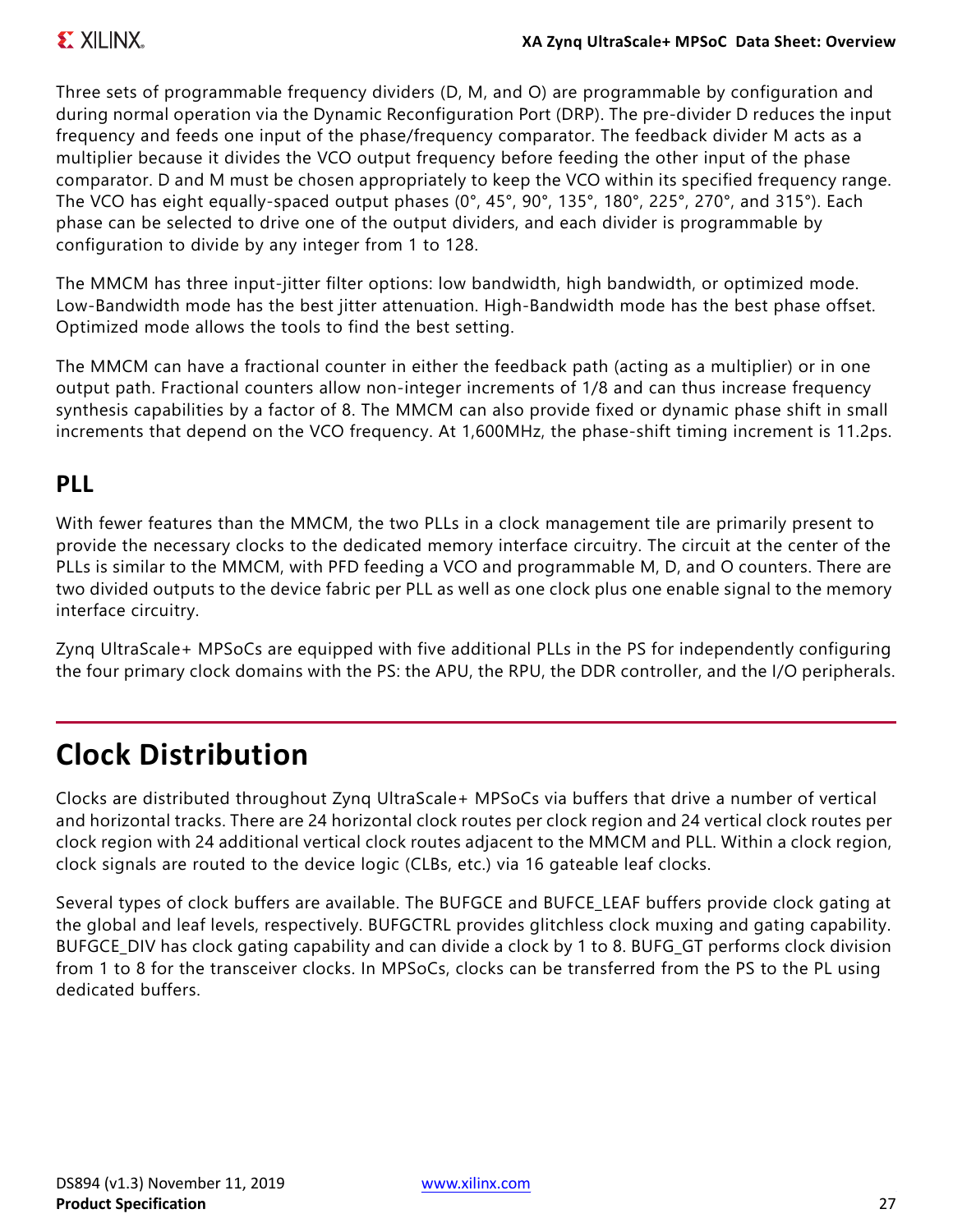# **Memory Interfaces**

Memory interface data rates continue to increase, driving the need for dedicated circuitry that enables high performance, reliable interfacing to current and next-generation memory technologies. Every Zynq UltraScale+ MPSoC includes dedicated physical interfaces (PHY) blocks located between the CMT and I/O columns that support implementation of high-performance PHY blocks to external memories such as DDR4, DDR3, QDRII+, and RLDRAM3. The PHY blocks in each I/O bank generate the address/control and data bus signaling protocols as well as the precision clock/data alignment required to reliably communicate with a variety of high-performance memory standards. Multiple I/O banks can be used to create wider memory interfaces.

As well as external parallel memory interfaces, Zynq UltraScale+ MPSoC can communicate to external serial memories, such as Hybrid Memory Cube (HMC), via the high-speed serial transceivers. All transceivers in the UltraScale architecture support the HMC protocol, up to 12.5Gb/s line rates. UltraScale architecture-based devices support the highest bandwidth HMC configuration of 64 lanes with a single device.

# **Configurable Logic Block**

Every Configurable Logic Block (CLB) in the UltraScale architecture contains 8 LUTs and 16 flip-flops. The LUTs can be configured as either one 6-input LUT with one output, or as two 5-input LUTs with separate outputs but common inputs. Each LUT can optionally be registered in a flip-flop. In addition to the LUTs and flip-flops, the CLB contains arithmetic carry logic and multiplexers to create wider logic functions.

Each CLB contains one slice. There are two types of slices: SLICEL and SLICEM. LUTs in the SLICEM can be configured as 64-bit RAM, as 32-bit shift registers (SRL32), or as two SRL16s. CLBs in the UltraScale architecture have increased routing and connectivity compared to CLBs in previous-generation Xilinx devices. They also have additional control signals to enable superior register packing, resulting in overall higher device utilization.

# **Interconnect**

Various length vertical and horizontal routing resources in the UltraScale architecture that span 1, 2, 4, 5, 12, or 16 CLBs ensure that all signals can be transported from source to destination with ease, providing support for the next generation of wide data buses to be routed across even the highest capacity devices while simultaneously improving quality of results and software run time.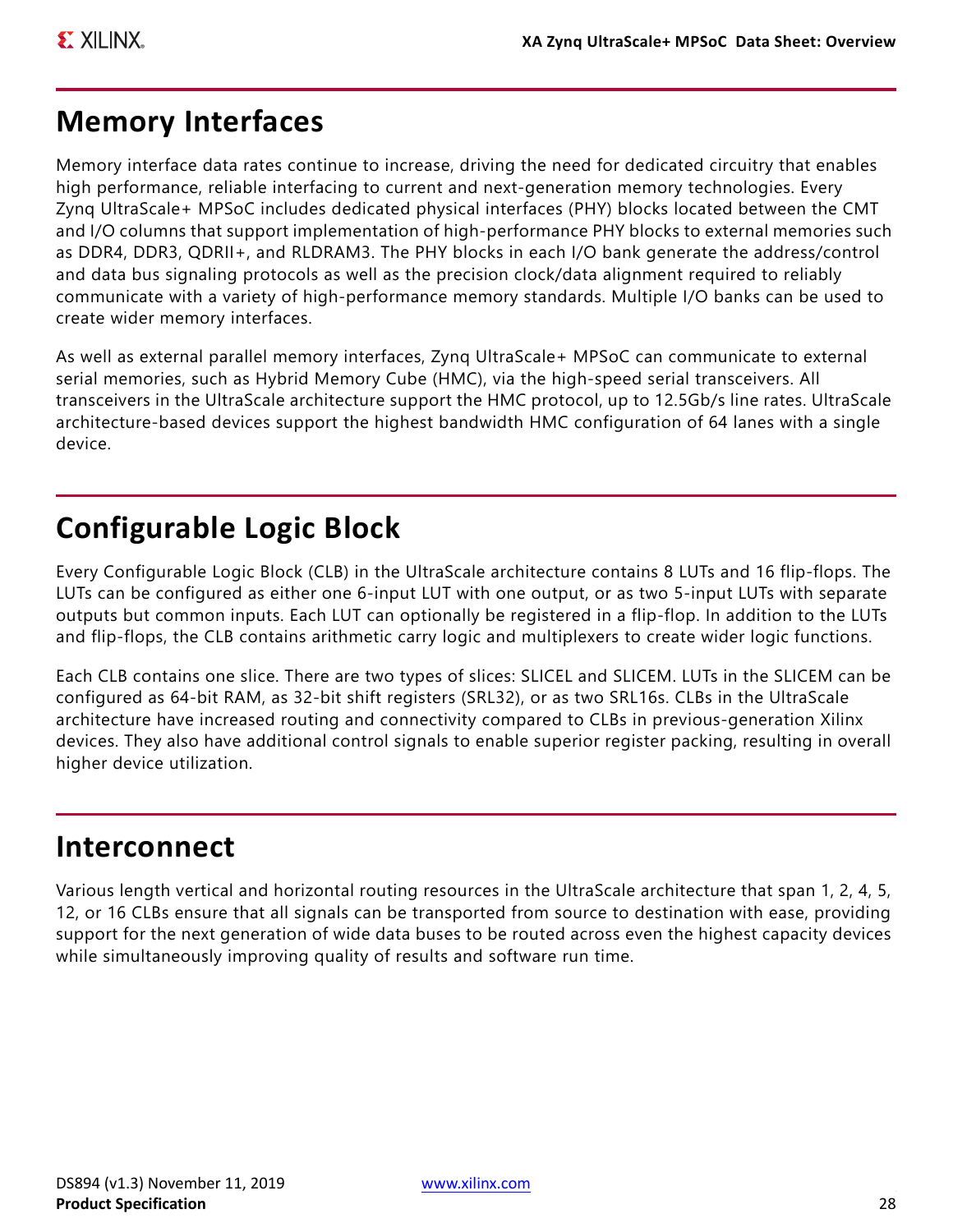# **Block RAM**

Every UltraScale architecture-based device contains a number of 36Kb block RAMs, each with two completely independent ports that share only the stored data. Each block RAM can be configured as one 36Kb RAM or two independent 18Kb RAMs. Each memory access, read or write, is controlled by the clock. Connections in every block RAM column enable signals to be cascaded between vertically adjacent block RAMs, providing an easy method to create large, fast memory arrays, and FIFOs with greatly reduced power consumption.

All inputs, data, address, clock enables, and write enables are registered. The input address is always clocked (unless address latching is turned off), retaining data until the next operation. An optional output data pipeline register allows higher clock rates at the cost of an extra cycle of latency. During a write operation, the data output can reflect either the previously stored data or the newly written data, or it can remain unchanged. Block RAM sites that remain unused in the user design are automatically powered down to reduce total power consumption. There is an additional pin on every block RAM to control the dynamic power gating feature.

# **Programmable Data Width**

Each port can be configured as  $32K \times 1$ ; 16K  $\times 2$ ; 8K  $\times 4$ ; 4K  $\times 9$  (or 8); 2K  $\times 18$  (or 16); 1K  $\times 36$  (or 32); or 512 × 72 (or 64). Whether configured as block RAM or FIFO, the two ports can have different aspect ratios without any constraints. Each block RAM can be divided into two completely independent 18Kb block RAMs that can each be configured to any aspect ratio from  $16K \times 1$  to  $512 \times 36$ . Everything described previously for the full 36Kb block RAM also applies to each of the smaller 18Kb block RAMs. Only in simple dual-port (SDP) mode can data widths of greater than 18 bits (18Kb RAM) or 36 bits (36Kb RAM) be accessed. In this mode, one port is dedicated to read operation, the other to write operation. In SDP mode, one side (read or write) can be variable, while the other is fixed to 32/36 or 64/72. Both sides of the dual-port 36Kb RAM can be of variable width.

# **Error Detection and Correction**

Each 64-bit-wide block RAM can generate, store, and utilize eight additional Hamming code bits and perform single-bit error correction and double-bit error detection (ECC) during the read process. The ECC logic can also be used when writing to or reading from external 64- to 72-bit-wide memories.

# **FIFO Controller**

Each block RAM can be configured as a 36Kb FIFO or an 18Kb FIFO. The built-in FIFO controller for single-clock (synchronous) or dual-clock (asynchronous or multirate) operation increments the internal addresses and provides four handshaking flags: full, empty, programmable full, and programmable empty. The programmable flags allow the user to specify the FIFO counter values that make these flags go active. The FIFO width and depth are programmable with support for different read port and write port widths on a single FIFO. A dedicated cascade path allows for easy creation of deeper FIFOs.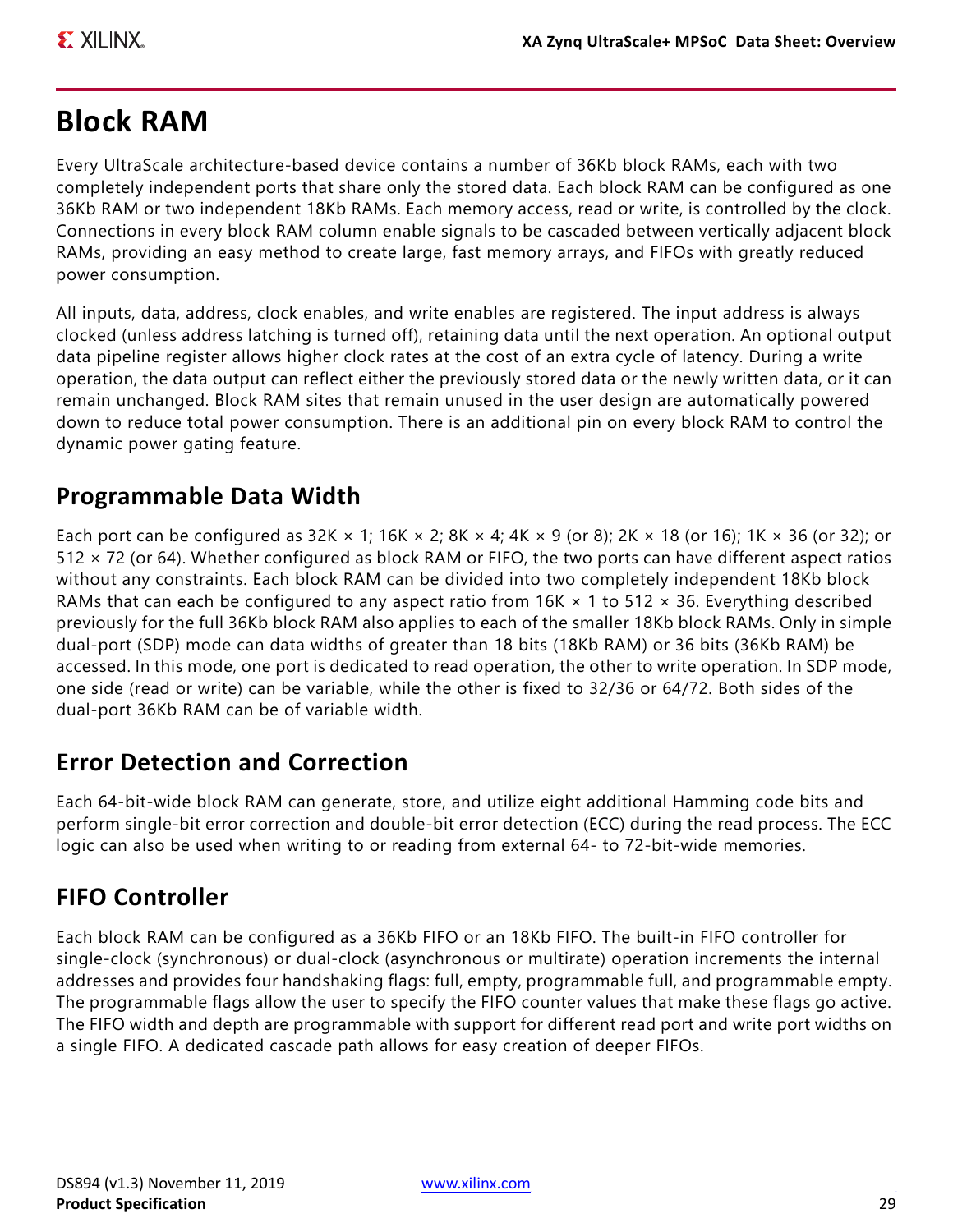# **UltraRAM**

UltraRAM is a high-density, dual-port, synchronous memory block used in some UltraScale+ families. Both of the ports share the same clock and can address all of the 4K x 72 bits. Each port can independently read from or write to the memory array. UltraRAM supports two types of write enable schemes. The first mode is consistent with the block RAM byte write enable mode. The second mode allows gating the data and parity byte writes separately. Multiple UltraRAM blocks can be cascaded together to create larger memory arrays. UltraRAM blocks can be connected together to create larger memory arrays. Dedicated routing in the UltraRAM column enables the entire column height to be connected together. This makes UltraRAM an ideal solution for replacing external memories such as SRAM. Cascadable anywhere from 288Kb to 36Mb, UltraRAM provides the flexibility to fulfill many different memory requirements.

# **Error Detection and Correction**

Each 64-bit-wide UltraRAM can generate, store and utilize eight additional Hamming code bits and perform single-bit error correction and double-bit error detection (ECC) during the read process.

# **Digital Signal Processing**

DSP applications use many binary multipliers and accumulators, best implemented in dedicated DSP slices. All UltraScale architecture-based devices have many dedicated, low-power DSP slices, combining high speed with small size while retaining system design flexibility.

Each DSP slice fundamentally consists of a dedicated 27 × 18 bit twos complement multiplier and a 48-bit accumulator. The multiplier can be dynamically bypassed, and two 48-bit inputs can feed a single-instruction-multiple-data (SIMD) arithmetic unit (dual 24-bit add/subtract/accumulate or quad 12-bit add/subtract/accumulate), or a logic unit that can generate any one of ten different logic functions of the two operands.

The DSP includes an additional pre-adder, typically used in symmetrical filters. This pre-adder improves performance in densely packed designs and reduces the DSP slice count by up to 50%. The 96-bit-wide XOR function, programmable to 12, 24, 48, or 96-bit widths, enables performance improvements when implementing forward error correction and cyclic redundancy checking algorithms.

The DSP also includes a 48-bit-wide pattern detector that can be used for convergent or symmetric rounding. The pattern detector is also capable of implementing 96-bit-wide logic functions when used in conjunction with the logic unit.

The DSP slice provides extensive pipelining and extension capabilities that enhance the speed and efficiency of many applications beyond digital signal processing, such as wide dynamic bus shifters, memory address generators, wide bus multiplexers, and memory-mapped I/O register files. The accumulator can also be used as a synchronous up/down counter.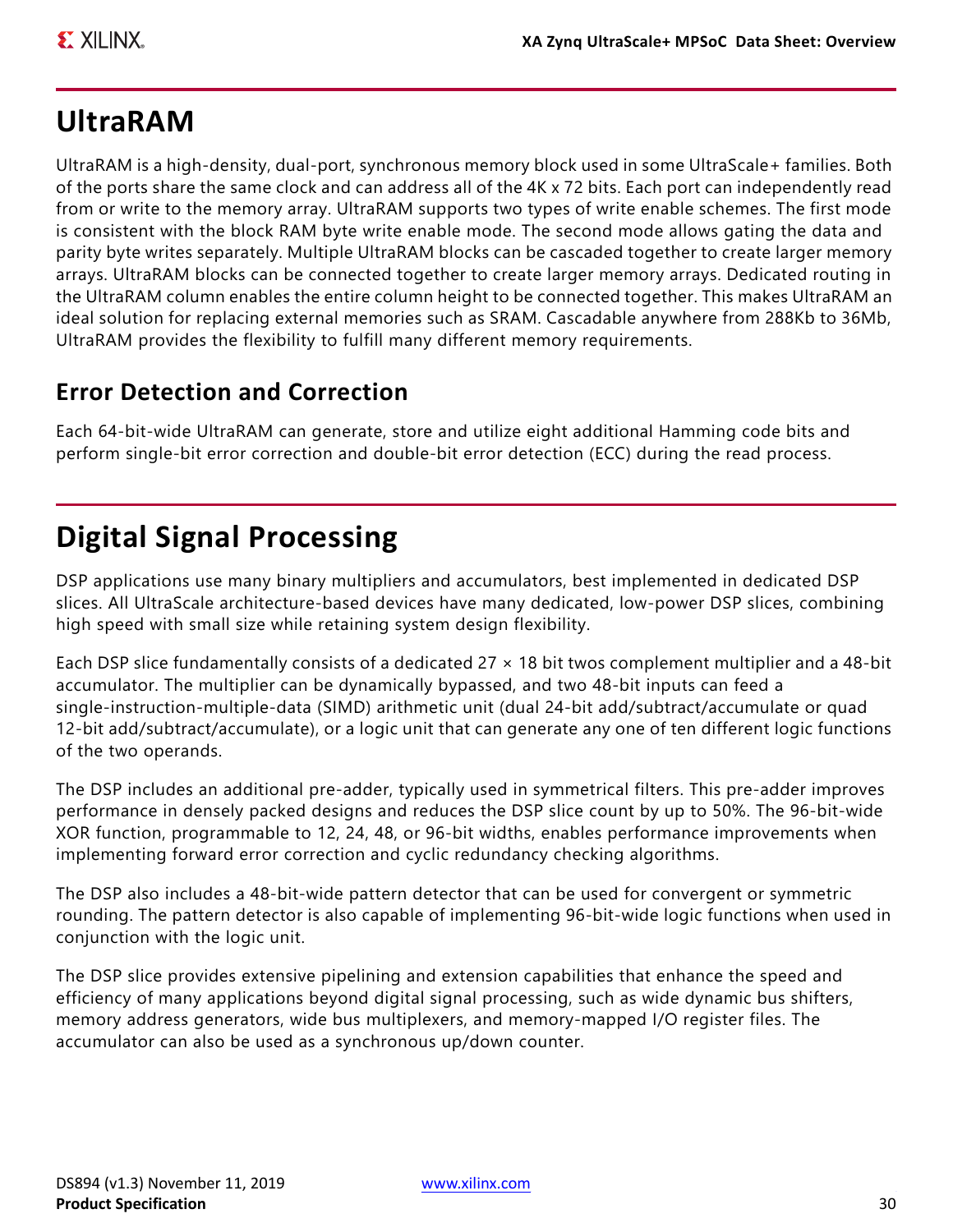# **System Monitor**

The System Monitor blocks in the UltraScale architecture are used to enhance the overall safety, security, and reliability of the system by monitoring the physical environment via on-chip power supply and temperature sensors.

All UltraScale architecture-based devices contain at least one System Monitor. The System Monitor in UltraScale+ devices is similar to the Kintex UltraScale and Virtex UltraScale devices but with the addition of a PMBus interface.

Zynq UltraScale+ MPSoCs contain one System Monitor in the PL and an additional block in the PS. The System Monitor in the PL has the same features as the block in UltraScale+ FPGAs. See [Table 9.](#page-30-0)

|            | Zyng UltraScale+ MPSoC PL | Zyng UltraScale+ MPSoC PS |
|------------|---------------------------|---------------------------|
| ADC        | 10-bit 200kSPS            | 10-bit 1MSPS              |
| Interfaces | JTAG, I2C, DRP, PMBus     | APR                       |

<span id="page-30-0"></span>*Table 9:* **Key System Monitor Features**

In FPGAs and the MPSoC PL, sensor outputs and up to 17 user-allocated external analog inputs are digitized using a 10-bit 200 kilo-sample-per-second (kSPS) ADC, and the measurements are stored in registers that can be accessed via internal FPGA (DRP), JTAG, PMBus, or I2C interfaces. The I2C interface and PMBus allow the on-chip monitoring to be easily accessed by the System Manager/Host before and after device configuration.

The System Monitor in the MPSoC PS uses a 10-bit, 1 mega-sample-per-second (MSPS) ADC to digitize the sensor inputs. The measurements are stored in registers and are accessed via the Advanced Peripheral Bus (APB) interface by the processors and the PMU in the PS.

# **Packaging**

The UltraScale architecture-based devices are available in a variety of organic flip-chip and lidless flip-chip packages supporting different quantities of I/Os and transceivers. Maximum supported performance can depend on the style of package and its material. Always refer to the specific device data sheet for performance specifications by package type.

In flip-chip packages, the silicon device is attached to the package substrate using a high-performance flip-chip process. Decoupling capacitors are mounted on the package substrate to optimize signal integrity under simultaneous switching of outputs (SSO) conditions.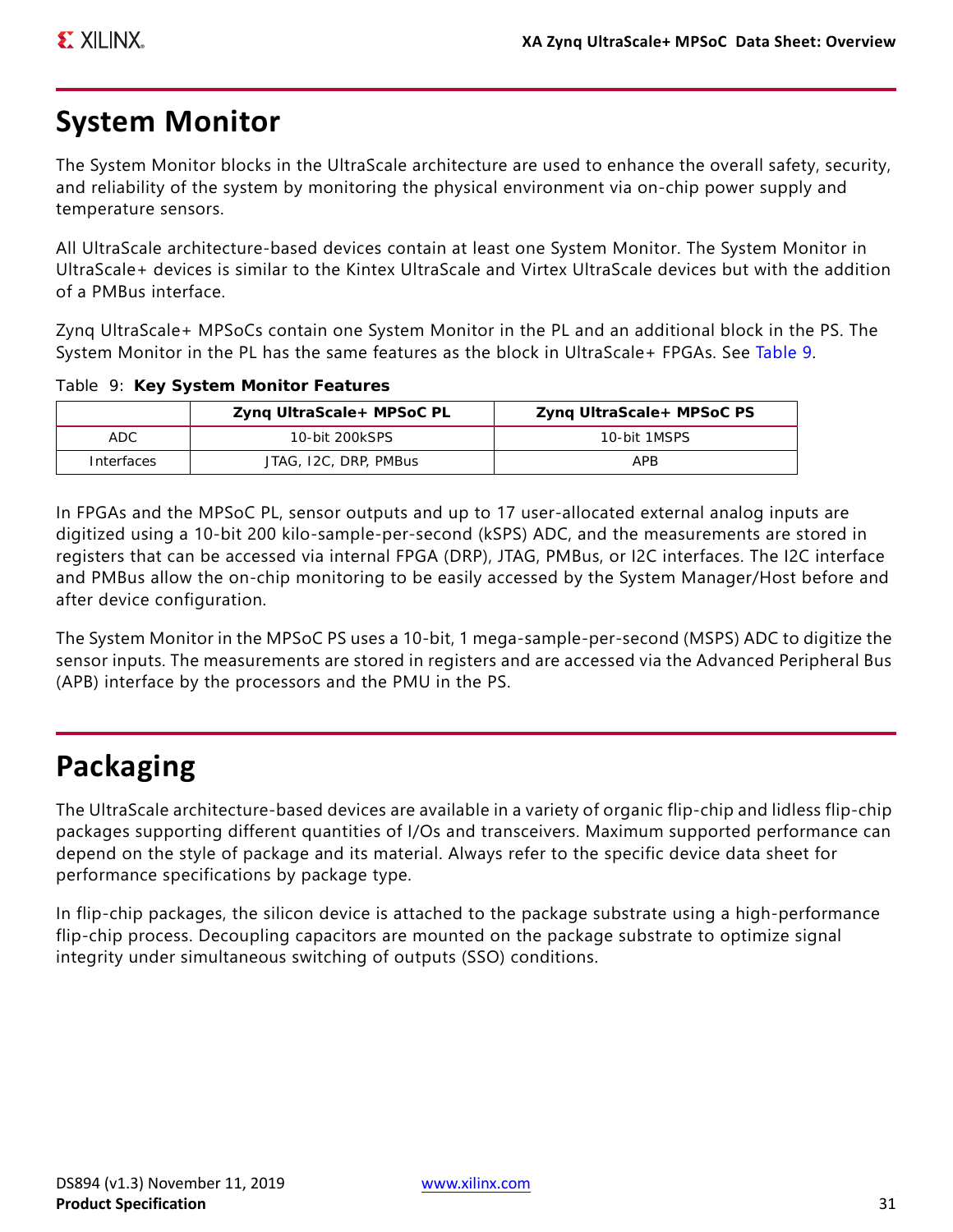# **System-Level Features**

Several functions span both the PS and PL and include:

- Reset Management
- Clock Management
- Power Domains
- PS Boot and Device Configuration
- Hardware and Software Debug Support

### **Reset Management**

The reset management function provides the ability to reset the entire device or individual units within it. The PS supports these reset functions and signals:

- External and internal power-on reset signal
- Warm reset
- Watchdog timer reset
- User resets to PL
- Software, watchdog timer, or JTAG provided resets
- Security violation reset (locked down reset)

### **Clock Management**

The PS in Zynq UltraScale+ MPSoCs is equipped with five phase-locked loops (PLLs), providing flexibility in configuring the clock domains within the PS. There are four primary clock domains of interest within the PS. These include the APU, the RPU, the DDR controller, and the I/O peripherals (IOP). The frequencies of all of these domains can be configured independently under software control.

### **Power Domains**

The Zynq UltraScale+ MPSoC contains four separate power domains. When they are connected to separate power supplies, they can be completely powered down independently of each other without consuming any dynamic or static power. The processing system includes:

- Full Power Domain (FPD)
- Low Power Domain (LPD)
- Battery Powered Domain (BPD)

In addition to these three Processing System power domains, the PL can also be completely powered down if connected to separate power supplies.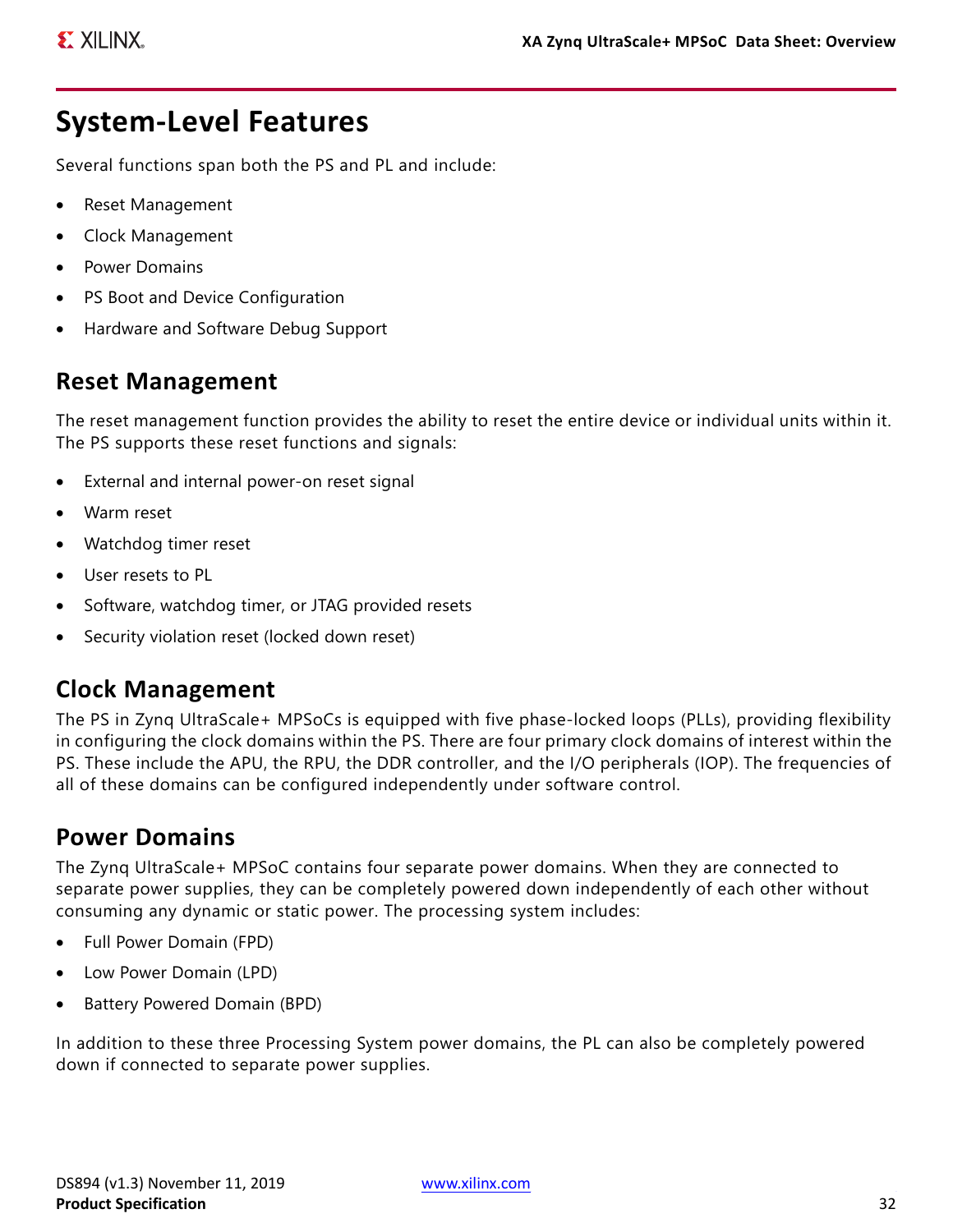### **EXILINX**

The Full Power Domain (FPD) consists of the following major blocks:

- Application Processing Unit (APU)
- DMA (FP-DMA)
- Graphics Processing Unit (GPU)
- Dynamic Memory Controller (DDRC)
- High-Speed I/O Peripherals

The Low Power Domain (LPD) consists of the following major blocks:

- Real-Time Processing Unit (RPU)
- DMA (LP-DMA)
- Platform Management Unit (PMU)
- Configuration Security Unit (CSU)
- Low-Speed I/O Peripherals
- Static Memory Interfaces

The Battery Power Domain (BPD) is the lowest power domain of the Zynq UltraScale+ MPSoC processing system. In this mode, all the PS is powered off except the Real-Time Clock (RTC) and battery-backed RAM (BBRAM).

#### *Power Examples*

Power for the Zynq UltraScale+ MPSoCs varies depending on the utilization of the PL resources, and the frequency of the PS and PL. To estimate power, use the Xilinx Power Estimator (XPE) at:

[http://www.xilinx.com/products/design\\_tools/logic\\_design/xpe.htm](http://www.xilinx.com/products/design_tools/logic_design/xpe.htm)

### **PS Boot and Device Configuration**

Zynq UltraScale+ MPSoCs use a multi-stage boot process that supports both a non-secure and a secure boot. The PS is the master of the boot and configuration process. For a secure boot, the AES-GCM, SHA-3/384 decrypts and authenticates the images while the 4,096-bit RSA block authenticates the image.

Upon reset, the device mode pins are read to determine the primary boot device to be used: NAND, Quad-SPI, SD, eMMC, or JTAG. JTAG can only be used as a non-secure boot source and is intended for debugging purposes. The CSU executes code out of on-chip ROM and copies the first stage boot loader (FSBL) from the boot device to the OCM.

After copying the FSBL to OCM, one of the processors, either the Cortex-A53 or Cortex-R5, executes the FSBL. Xilinx supplies example FSBLs or users can create their own. The FSBL initiates the boot of the PS and can load and configure the PL, or configuration of the PL can be deferred to a later stage. The FSBL typically loads either a user application or an optional second stage boot loader (SSBL), such as U-Boot. Users obtain example SSBL from Xilinx or a third party, or they can create their own SSBL. The SSBL continues the boot process by loading code from any of the primary boot devices or from other sources such as USB, Ethernet, etc. If the FSBL did not configure the PL, the SSBL can do so, or again, the configuration can be deferred to a later stage.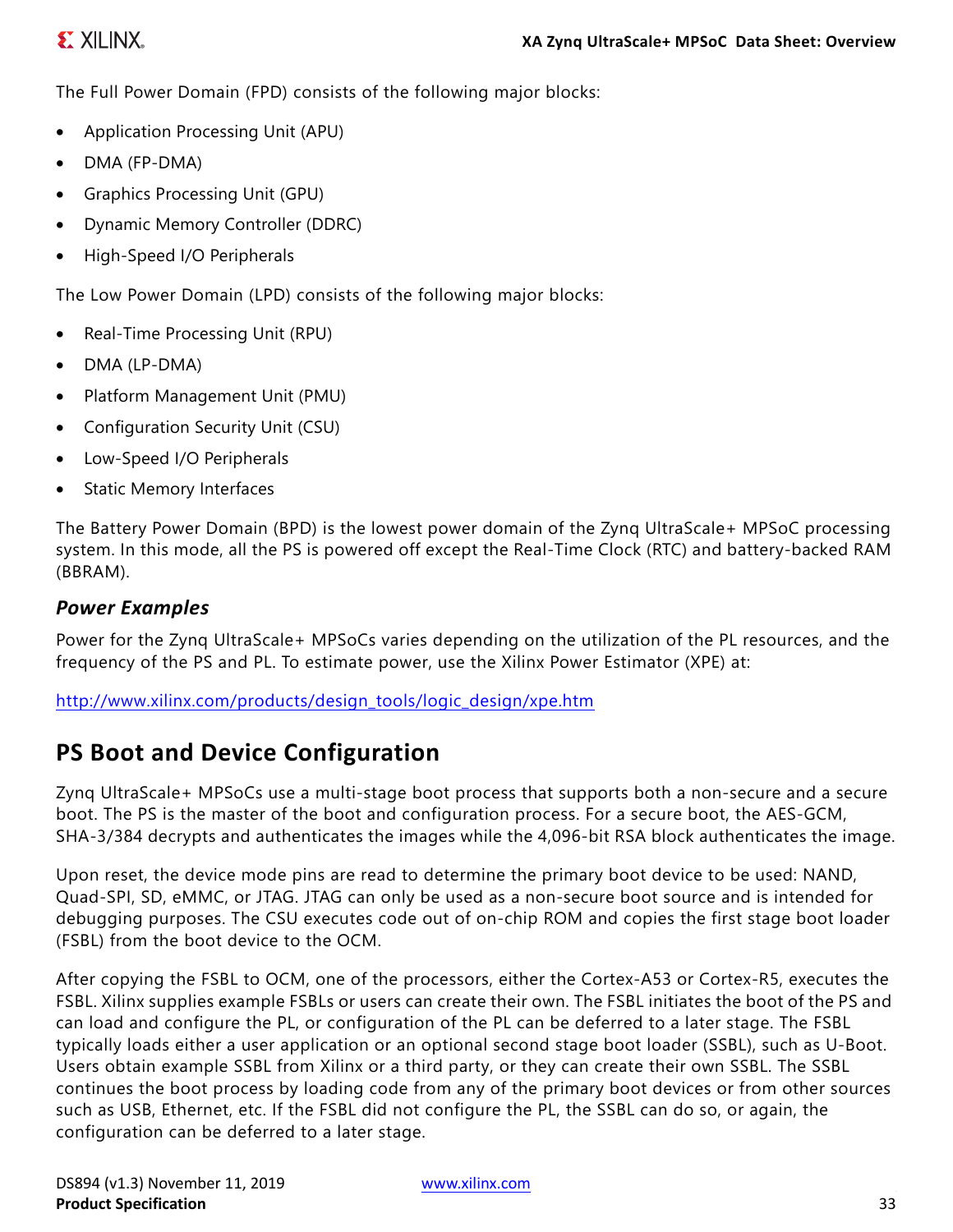The static memory interface controller (NAND, eMMC, or Quad-SPI) is configured using default settings. To improve device configuration speed, these settings can be modified by information provided in the boot image header. The ROM boot image is not user readable or callable after boot.

## **Hardware and Software Debug Support**

The debug system used in Zynq UltraScale+ MPSoCs is based on the Arm CoreSight architecture. It uses Arm CoreSight components including an embedded trace controller (ETC), an embedded trace Macrocell (ETM) for each Cortex-A53 and Cortex-R5 processor, and a system trace Macrocell (STM). This enables advanced debug features like event trace, debug breakpoints and triggers, cross-trigger, and debug bus dump to memory. The programmable logic can be debugged with the Xilinx Vivado Logic Analyzer.

### *Debug Ports*

Three JTAG ports are available and can be chained together or used separately. When chained together, a single port is used for chip-level JTAG functions, Arm processor code downloads and run-time control operations, PL configuration, and PL debug with the Vivado Logic Analyzer. This enables tools such as the Xilinx Software Development Kit (SDK) and Vivado Logic Analyzer to share a single download cable from Xilinx.

When the JTAG chain is split, one port is used to directly access the Arm DAP interface. This CoreSight interface enables the use of Arm-compliant debug and software development tools such as Development Studio 5 (DS-5™). The other JTAG port can then be used by the Xilinx FPGA tools for access to the PL, including configuration bitstream downloads and PL debug with the Vivado Logic Analyzer. In this mode, users can download to and debug the PL in the same manner as a stand-alone FPGA.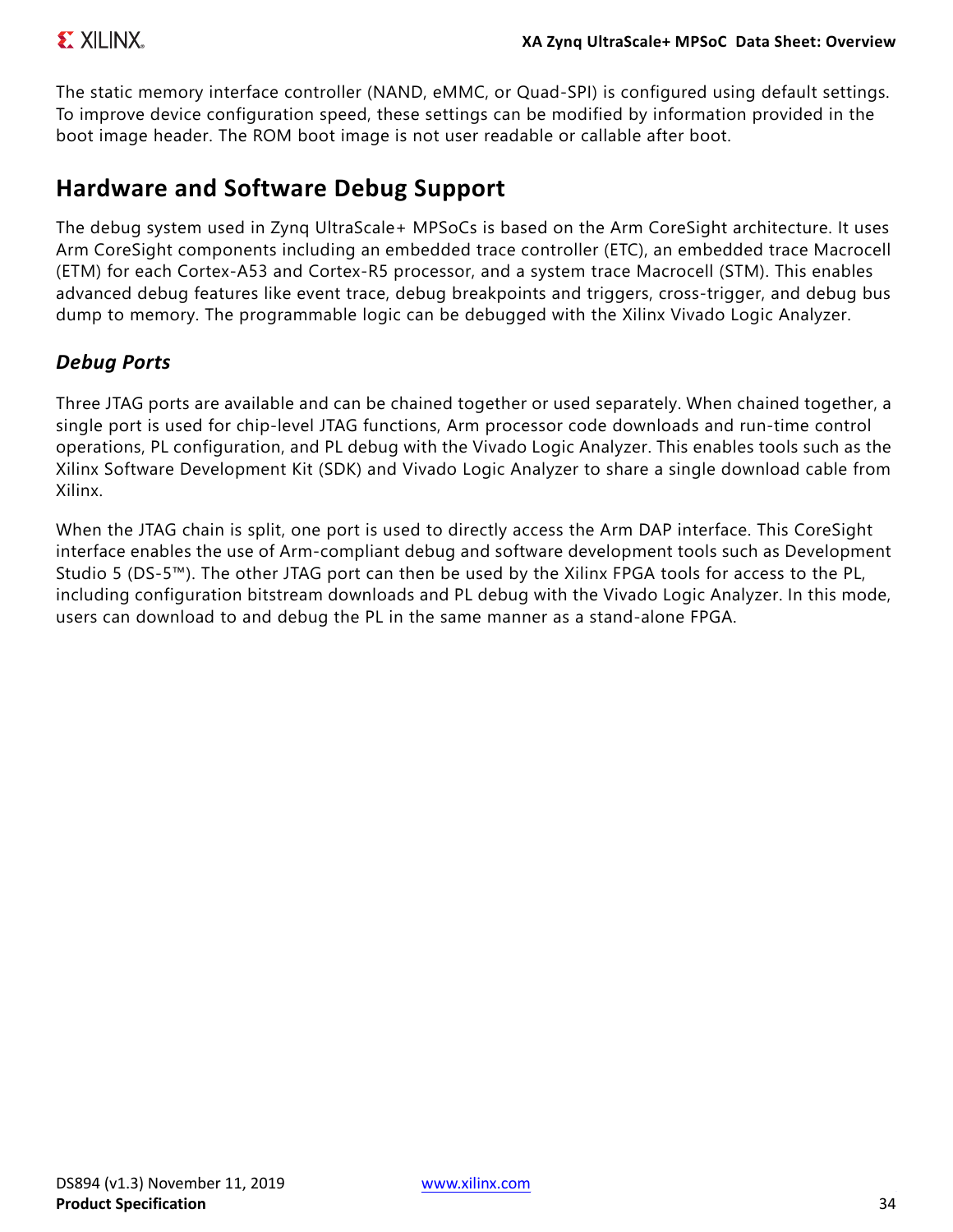# <span id="page-34-0"></span>**Ordering Information**

[Table 10](#page-34-1) shows the speed and temperature grades available in the different device families.

<span id="page-34-1"></span>

|  |  |  |  | Table 10: Speed Grades, Temperature Grades, and Operating Voltages |  |  |  |  |
|--|--|--|--|--------------------------------------------------------------------|--|--|--|--|
|--|--|--|--|--------------------------------------------------------------------|--|--|--|--|

|                     | <b>Devices</b><br>EG and EV Devices | Speed Grade and Temperature Grade   |                                     |
|---------------------|-------------------------------------|-------------------------------------|-------------------------------------|
| Device Family       |                                     | Industrial                          | Automotive<br>(Q)                   |
|                     |                                     | $-40^{\circ}$ C to $+100^{\circ}$ C | $-40^{\circ}$ C to $+125^{\circ}$ C |
|                     |                                     | $-11(0.85V)$                        | $-1Q(0.85V)$                        |
| XA Zyng UltraScale+ |                                     | $-1L(0.72V)$                        |                                     |

#### **Notes:**

1. In Zynq UltraScale+ MPSoCs, when operating the PL at low voltage (0.72V), the PS operates at nominal voltage (0.85V).

<span id="page-34-2"></span>The ordering information shown in [Figure 3](#page-34-2) applies to all packages in the XA Zynq UltraScale+ MPSoC.



*Figure 3:* **XA Zynq UltraScale+ MPSoC Ordering Information**